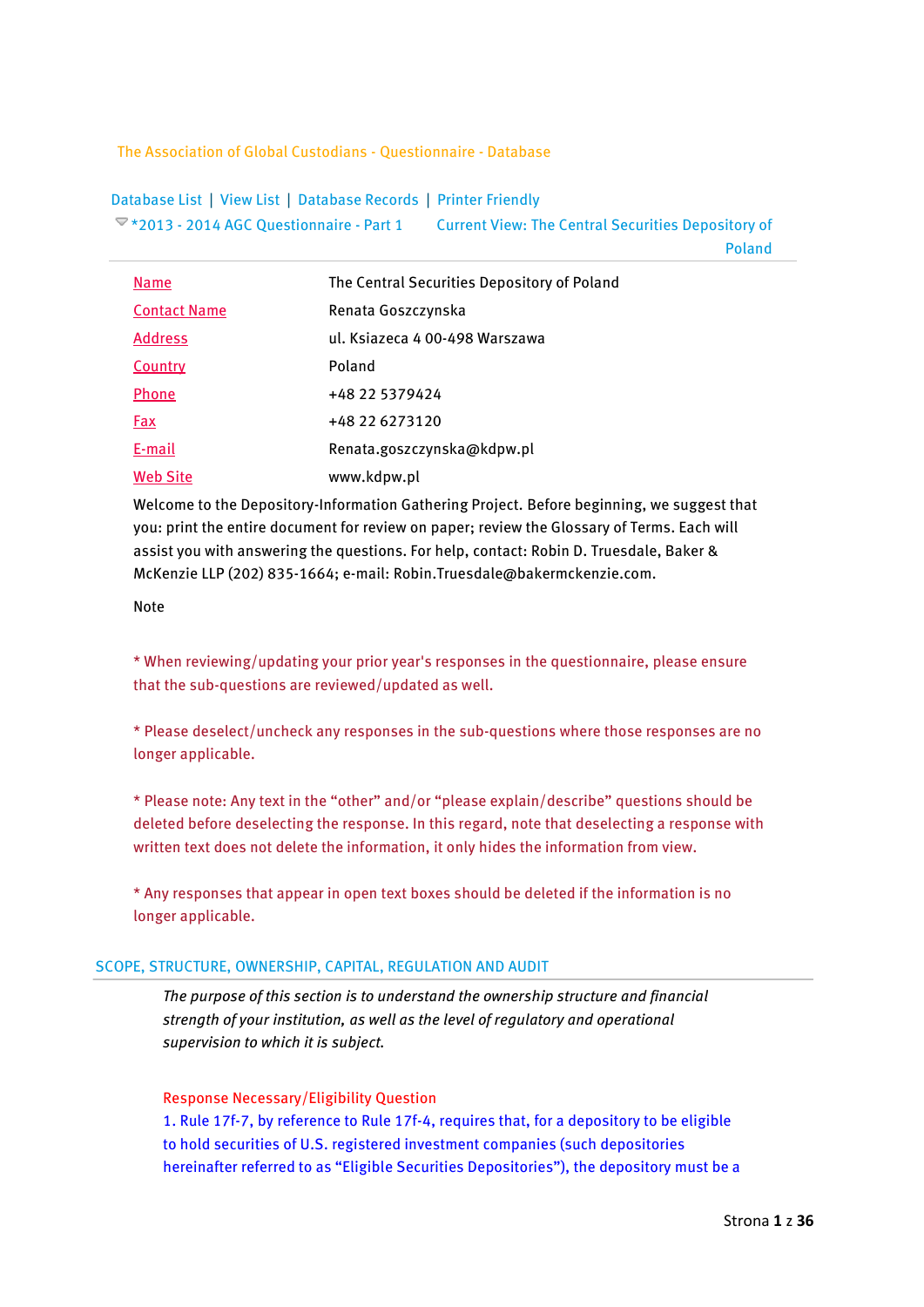"system for the central handling of securities where all securities of any particular class or series of any issuer deposited within the system are treated as fungible and may be transferred or pledged by bookkeeping entry without physical delivery of the securities."

Are all securities of a particular class or series of any issuer that are deposited in your institution treated as fungible, and can they be transferred or pledged by bookkeeping entry without physical delivery of the securities?

Yes

Response Necessary/Eligibility Question

2. Rule 17f-7 also requires that an Eligible Securities Depository "acts as or operates a system for the central handling of securities or equivalent book-entries in the country where it is incorporated," or "acts as or operates a transnational system for the central handling of securities or equivalent book-entries."

## Does your institution: (Choose all that apply.)

Act as or operate a system for the central handling of securities or equivalent bookentries in the country where it is incorporated? (please answer 2b)

# 2b. Please specify the types of securities for which you act as or operate a system for the central handling of securities or equivalent book-entries:

equities: domestic and foreign shares, allotment certificates, investment certificates, rights to shares, subscription rights, option warrants, exchange trade funds (ETFs); debt instruments: T-bonds, international financial institutions bonds, central bank bonds, municipal bonds, domestic and foreign corporate bonds, convertible bonds, bonds with priorities rights, mortgage bonds; derivatives: futures contracts, options, index participation units.

## 3. What type of legal entity is the institution? (Choose all that apply.)

Other (please answer 3a)

3a. Please explain: Joint stock company

4. Is the institution operated as a "for profit" or a "not for profit" organization? Not for profit, Other (please answer 4a)

### 4a. If other, please explain:

Depository may set aside a share of its profits for the payment of a dividend if the profits generated do not need to be retained to enable the Company to perform its business activities.

### 5. Please provide the names of the owners and their ownership interest percentages.

33 % Warsaw Stock Exchange 33 % National Bank of Poland (Central Bank) 33 %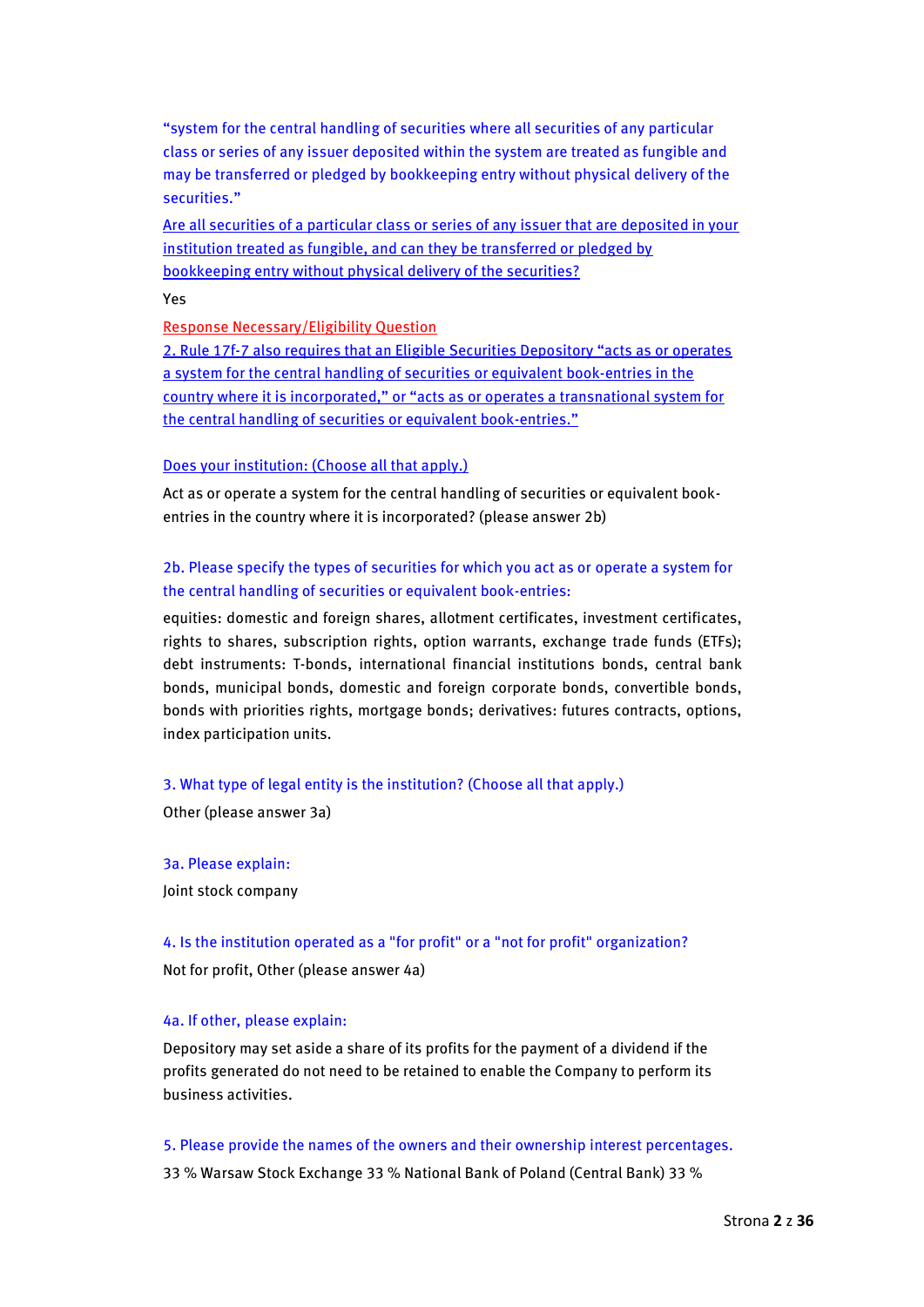## Ministry of State Treasury

6. Please answer the following:

6a. What is the date of establishment of the depository? 07/Nov/1994

6b. What is the date that the depository's operations began?

11/Apr/1991

7. Under what regulation or statute is the depository established and governed?

The Trading in Financial Instruments Act, Capital Market Supervision Act, Statute of the KDPW, Code of Commercial Companies

## 7a. Is the regulation or statute electronically available?

Yes (please answer 7b), No

7b. If regulation or statute is electronically available, please supply web address(es) here or upload document(s) in question 7c.

The Trading in Financial Instruments Act :

1. english translation not updated

http://www.knf.gov.pl/en/Images/ustawa\_o\_obrocie\_aktualizacja\_2011\_tcm81- 26532.pdf

2. polish legally binding version

http://isap.sejm.gov.pl/Download;jsessionid=3061DD681AD400882C0F34D302959ED 7?id=WDU20051831538&type=3

Capital Market Supervision Act:

1. english translation not updated

http://www.knf.gov.pl/en/Images/o\_nadzorze\_kapitalowym\_aktualizacja\_2009\_ tcm81-27720.pdf

2. polish legally binding version

http://isap.sejm.gov.pl/Download?id=WDU20051831537&type=3

Statute of the KDPW

http://www.kdpw.pl/en/rules/Documents/statut\_e.pdf

Code of Commercial Companies

1. polish legally binding version (english not available)

http://isap.sejm.gov.pl/Download;jsessionid=DC25EEF8E67CCFE5DF9D96464D667771 ?id=WDU20000941037&type=3

7c. Please supply document(s) here:

7d. Please provide details of the structure and composition of your Board together with their industry experience and responsibilities in governing the depository.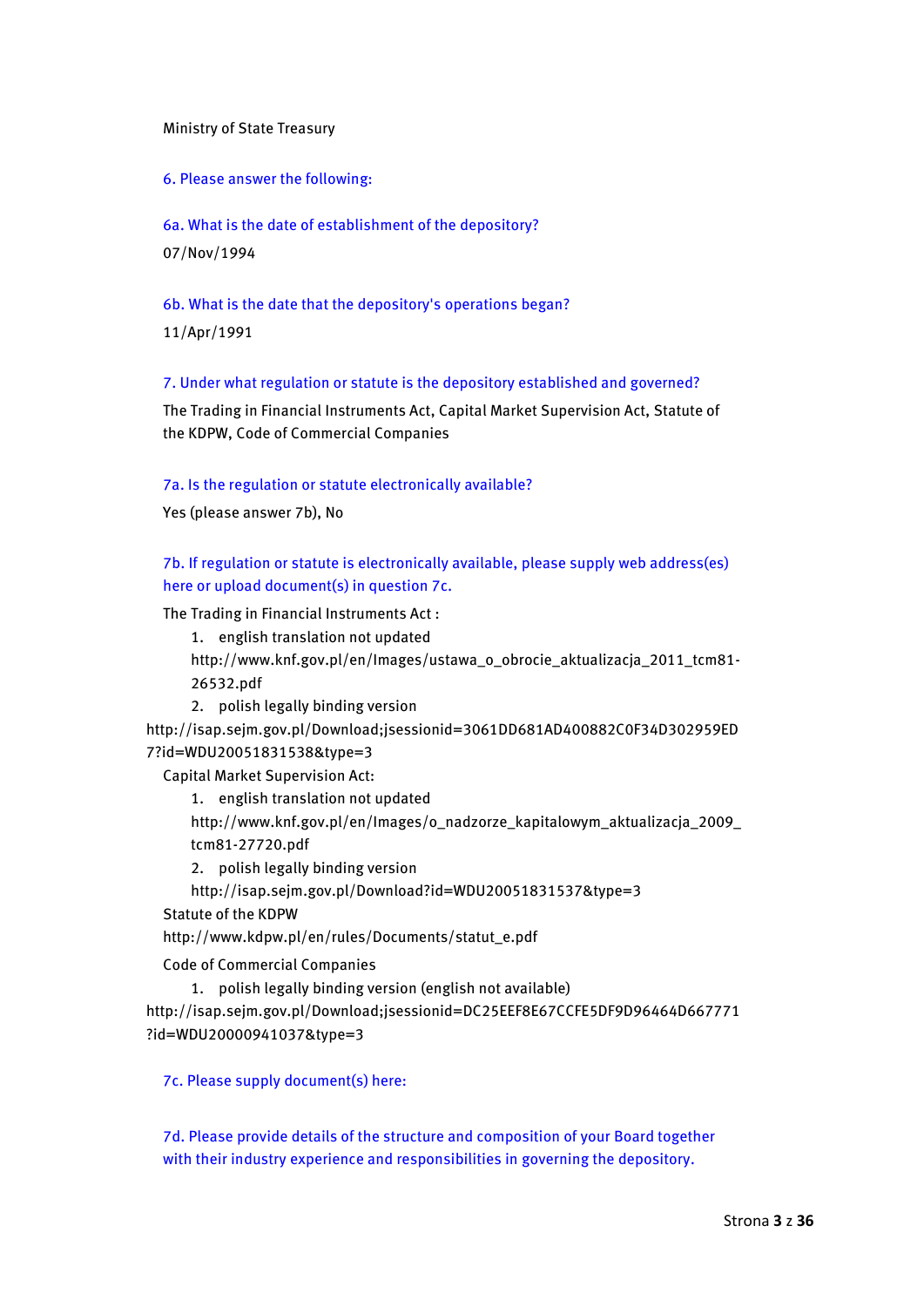#### What are the qualifications to become a board member?

The Polish legal system (Code of Commercial Companies) provides general requirements concerning members of company governing bodies. According to the Code, the KDPW as a joint-stock company has a dualistic structure of governance (so called two-tier board system): supervisory and management board.

Qualification requirements concerning specific educational background and professional experience in a given field are set out in certain acts of law governing the operation of entities in a given sector, e.g. banks or some companies of specific character established pursuant to a separate act of law. The Act on Trading in Financial Instruments dated 29 July 2005 (as amended), pursuant to which the KDPW operates, includes no such provisions with respect to the supervisory and management board of a company. In such a situation, qualification requirements are set by shareholders to appoint a Board member. .

#### 7e. What are the election procedures?

The Supervisory board represents shareholders. Members are appointed and dismissed by the Shareholders' General Meeting. They elect a Chairman and Vice-Chairman in a secret ballot.

The General Meeting is valid and may adopt resolutions if at least half of the shares are represented. The shareholders of the company are, in equal parts: the State Treasury represented by the Minister of the State Treasury, the Warsaw Stock Exchange and the National Bank of Poland.

#### The Management board:

- the President is appointed/dismissed by the Shareholders' General Meeting in a secret ballot by an absolute majority of votes (more than half of the votes cast),

- Members including one or more vice-presidents of the Board are appointed, at the request of the President of the Board, by the Supervisory Board in an open vote by an absolute majority of votes cast by the members of the Supervisory Board present at the meeting. The meeting is valid if all members of the Supervisory Board have been notified of the meeting at least 5 working days prior to its date and at least half of the members of the Supervisory Board are present. In order to adopt a resolution concerning the appointment or, as the case may be, dismissal of a member of the Board (as well as in other matters), such an item must be included in the agenda of a meeting. In justified circumstances, the Chair of the Supervisory Board may shorten the length of 5 days deadline.

#### 7f. What is the maximum length of time a board member can serve?

Time length of a board member is set out in the Statute of the KDPW.

It amounts to three years constituting joint term of office of the Board members. The rule concerns the Supervisory Board of KDPW S.A. and the Management Board of KDPW S.A.

The mandates of all Board members expire on the day an Annual Meeting of Shareholders for the previous full financial year of serving as the member is held. Under Polish law there is no limit as to the number of terms of office, however there is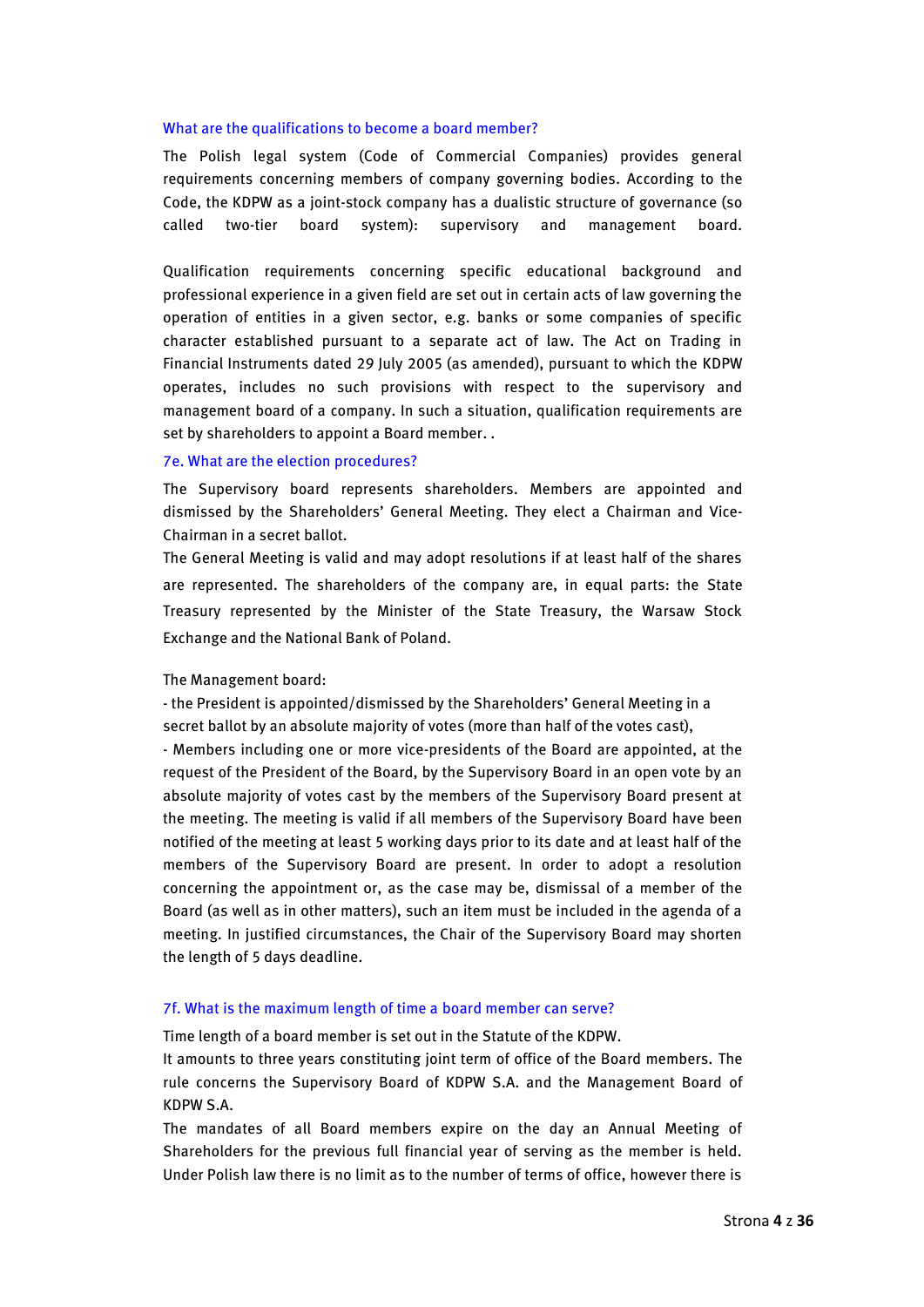a limitation as to the duration of such a term, which in joint stock companies is 5 years.

# 7g. How are the voting powers distributed amongst the board members (i.e. does each board member have one vote or do certain members have additional voting power)?

Each Board member has one vote.

The Supervisory board: Resolutions are adopted on the basis of an absolute majority of votes of the members present at the session.

The Management board: Resolutions are adopted by ordinary majority of votes. In the case of a tie, the President of the Board has the casting vote. Each Board member may have a dissenting opinion, if they vote against the resolution. Such a dissenting opinion must be written down in the resolution and legal and factual justification for it must be given.

## 7h. Who is responsible for regulating the board members?

The number of Board members, the duration of the term of office (in accordance with the statutory norm), any additional rights for the President of the Board associated with supervising the work of the Board, as well as the manner of voting, the validity of Board meetings, extension or, as the case may be, limitation of competences of the Board in accordance with the Code of Commercial Companies are set out in the Statute of the KDPW, i.e. by shareholders acting as the General Meeting.

### Response Necessary/Eligibility Question

8. Rule 17f-7 requires that an Eligible Securities Depository "is regulated by a foreign financial regulatory authority as defined under section  $2(a)(50)$  of the Act", with section 2(a)(50) establishing that "'foreign financial regulatory authority' means any (A) foreign securities authority, (B) other governmental body or foreign equivalent of a self-regulatory organization empowered by a foreign government to administer or enforce its laws relating to the regulation of fiduciaries, trusts, commercial lending, insurance, trading in contracts of sale of a commodity for future delivery, or other instruments traded on or subject to the rules of a contract market, board of trade or foreign equivalent, or other financial activities, or (C) membership organization a function of which is to regulate the participation of its members in activities listed above."

### Who regulates the activities of the depository? (Choose all that apply.)

A governmental body or regulatory organization empowered to administer or enforce laws related to securities matters.

9. Please provide the name of regulatory authority(ies) identified in question 8:

The Polish Financial Supervision Authority (PFSA)

Response Necessary/Eligibility Question

10. Rule 17f-7 requires that an Eligible Securities Depository "is subject to periodic examination by regulatory authorities or independent accountants."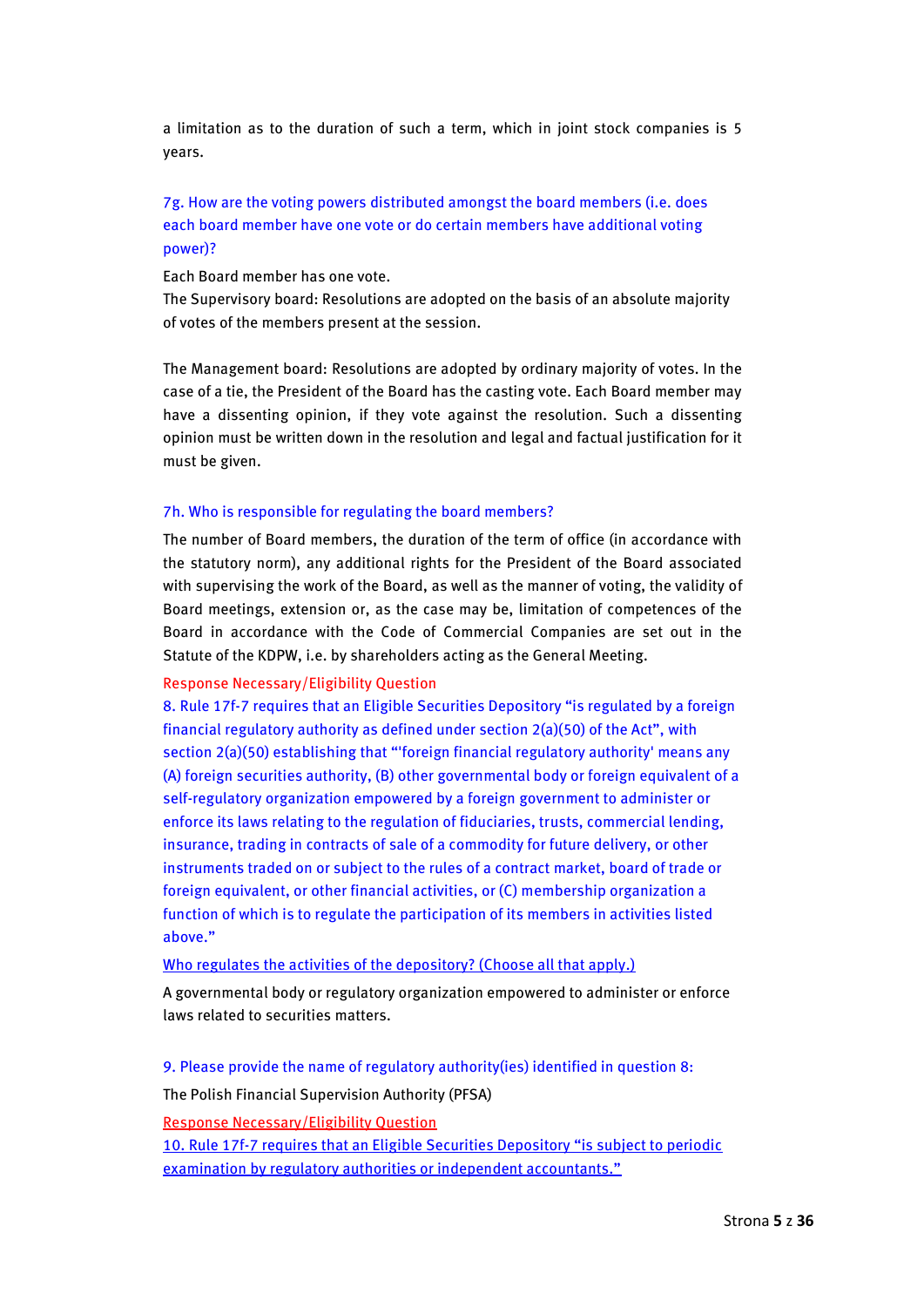### Is the depository subject to periodic examination by: (Choose all that apply.)

Independent accountants?

11. What enforcement actions are available to the regulatory authority(ies) for breach of applicable statute or regulatory requirements? (Choose all that apply.)

Name of Authority #1 (please answer 11a): The Polish Financial Supervision Authority (PFSA)

11a.

Fines, Other (please answer 11b)

### 11b. Please explain:

An authorized representative of PFSA shall have the right to review KDPW`s books, documents and other carriers of information; to participate in the meetings of the supervisory board and in the general meetings of shareholders of KDPW. Upon a written request of PFSA, the KDPW management board shall be obliged to convene an extraordinary general meeting of shareholders or to put any matters specified by PFSA on the agenda of the general meetings. In case the management board refuses to do it, PFSA may appeal to a court to convene an extraordinary general meeting. PFSA may order the supervisory board to adopt a resolution concerning a particular matter. PFSA may appeal to a court against any resolution of the general meeting of shareholders or supervisory board, within 30 days of the date of receiving notice of the resolution, if it violates the provisions of law, the provisions of the KDPW's statute, the rules or principles of safety of trading, or if the resolution has been adopted contrary to the provisions of law, provisions of the KDPW's statute or the rules.

Name of Authority #2 (please answer 11c):

11c.

12. Has there been any use of such enforcement actions in the last three years?

No

**Capital** 

13. Are annual financial statements publicly disclosed?

Yes (please answer 13a)

13a. If yes, the AGC requests a copy of the institution's annual report. Is the annual report available electronically?

Yes (please answer 13b)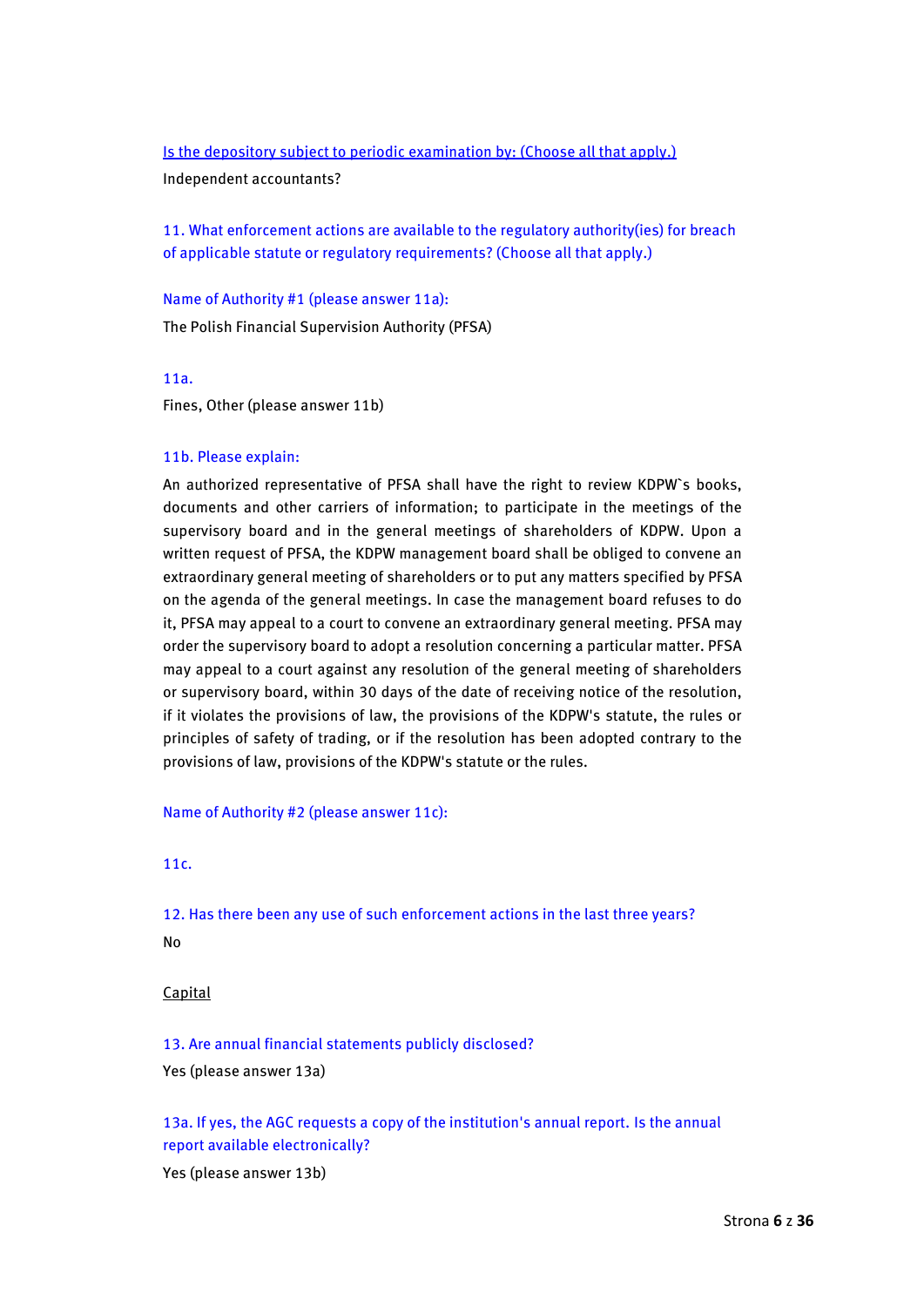13b. If yes, please upload the document(s) here or insert web link(s) in question 13d:

13c. If more than one document for 13b, please upload the additional document here:

13d. Please insert web link(s) for 13b here:

http://www.kdpw.pl/en/kdpw/publications/Pages/AnnualReports.aspx

Internal Audit

14. Is an internal audit undertaken in your depository? Yes (please answer 14a)

14a. If yes, what areas does the audit cover (financials, operations, etc.) and which department in your depository handles it?

The audit covers operations, compliance and partially financials areas. It is handled by the Internal Audit Department.

14b. Please list the date of your last internal audit and the period that the audit covered: 16/Aug/2013 to 30/Aug/2013 the audit covered the period from 1 April to 30 June 2013

14c. How frequently does the internal audit occur? (Choose one.)

Two or more times a year (please answer 14e)

14e. Are the results of the internal audit publicly available? No

14f. Please select the statement that most accurately characterizes the results of the last internal audit: (Choose one.)

No material exceptions found.

15. Is a financial audit performed by an Audit Firm, Regulatory Authority, or other external party?

Yes (please answer 15a)

15a. If yes, please state the name(s) of the entity(ies) who perform the financial audit. BDO Sp. z o. o. Tax audits is performed by the Fiscal Audit Office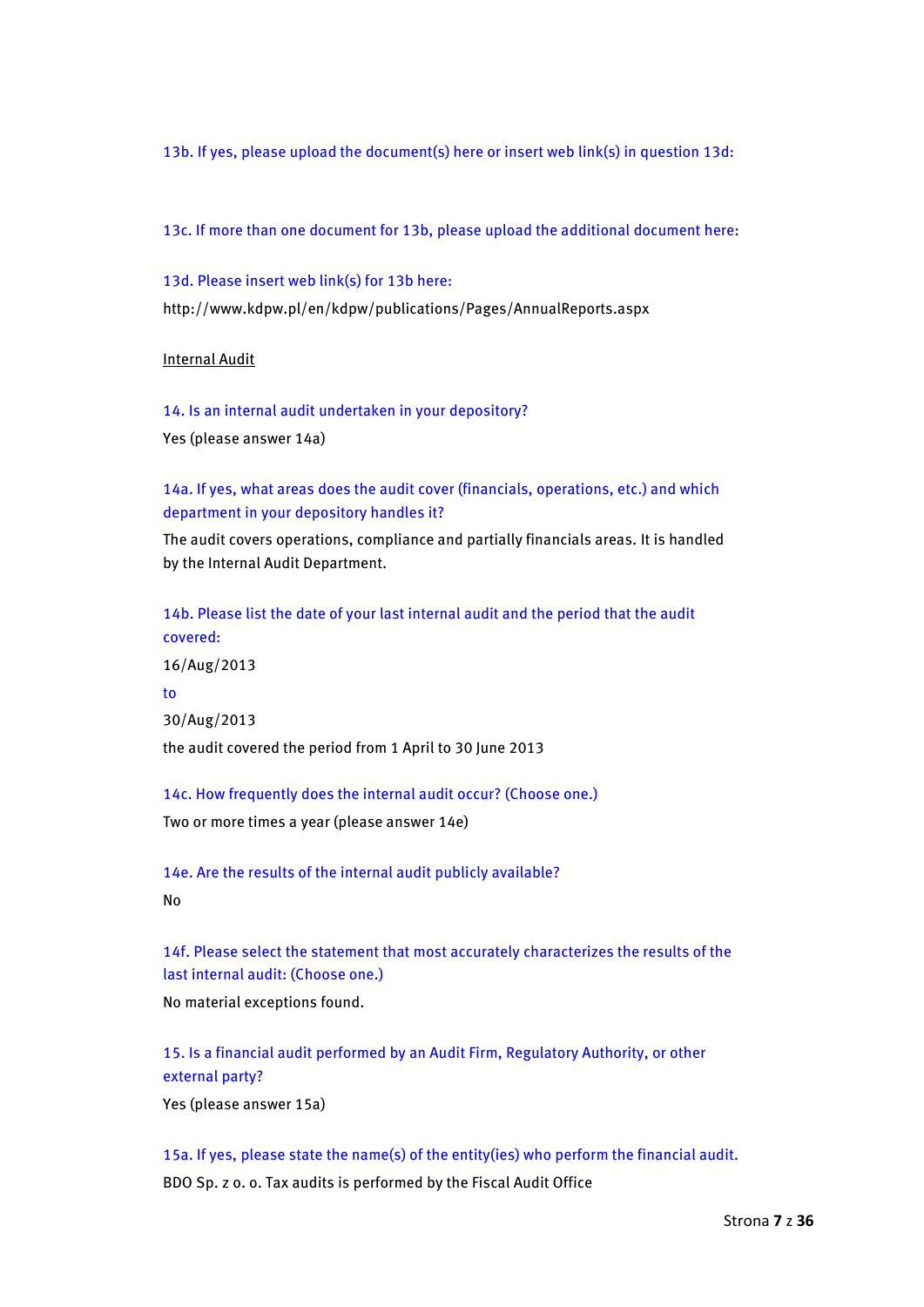15b. Please list the date of your last financial audit performed by an Audit Firm, Regulatory Authority, or other external party: 19/Jul/2013

15c. Please list the period that the audit covered: 01/Apr/2013 to 30/Jun/2013

15d. How frequently does the financial audit occur? (Choose one.) Two or more times a year (please answer 15f)

15f. Are the results of the financial audit publicly available? Yes, No

15g. Please select the statement that most accurately characterizes the results of the last financial audit: (Choose one.)

No material exceptions found.

16. Is an operational audit performed by an Audit Firm, Regulatory Authority, or other external party?

Yes (please answer 16a)

16a. If yes, please state the name(s) of the entity(ies) who perform the operational audit.

The Polish Financial Supervision Authority (PFSA)

16b. Please list the date of your last operational audit performed by an Audit Firm, Regulatory Authority, or other external party: 06/May/2009

16c. Please list the period that the audit covered: 02/Jan/2008 to 31/Mar/2009

16d. How frequently does the operational audit occur? (Choose one.) Less than annually (please answer 16e)

16e. If less than annually, please explain: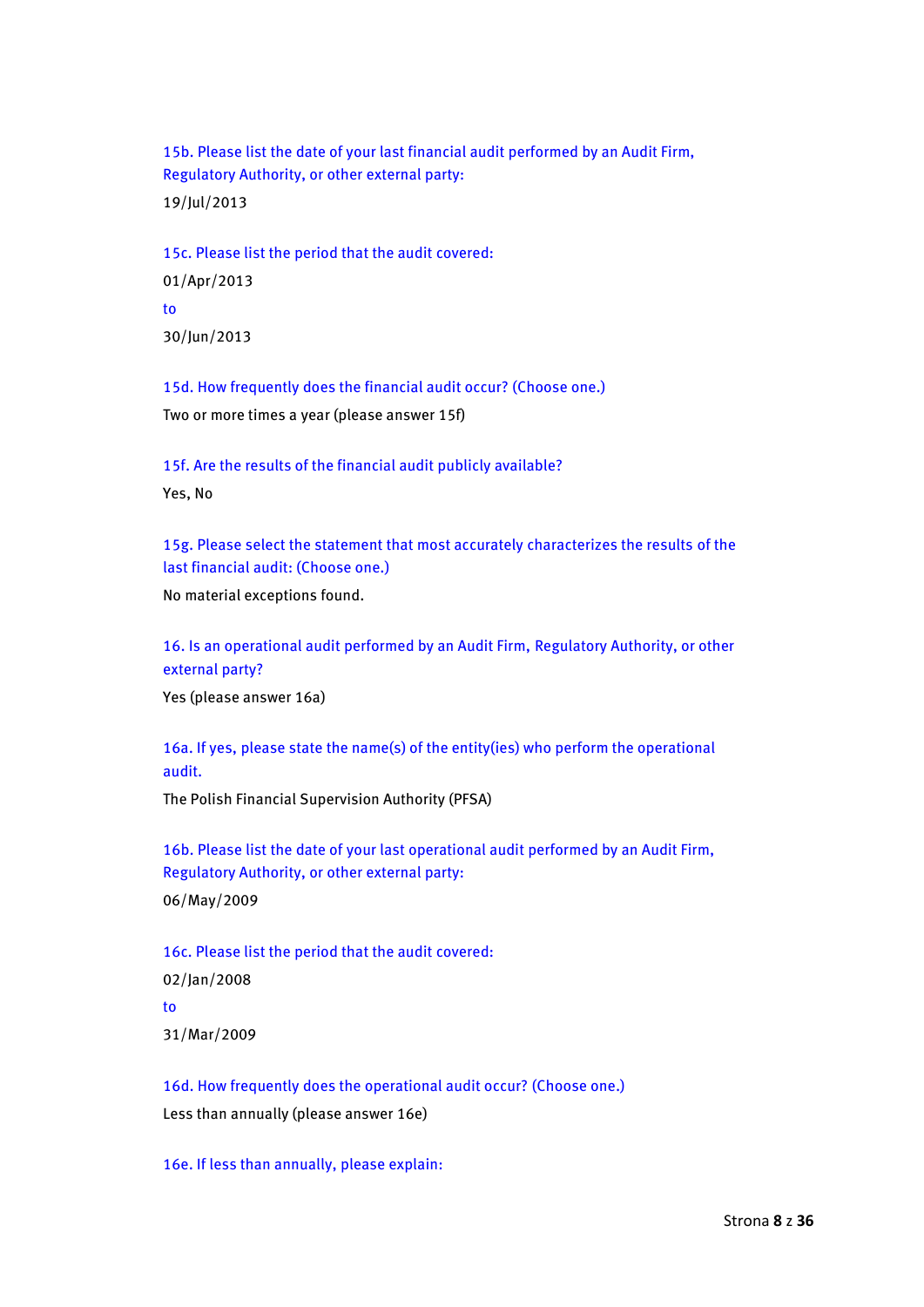The PFSA operates audits chiefly at the request of KDPW participants, which may seek an investigation of certain procedures. No such requests have been made since 2009.

16f. Are the results of the operational audit publicly available?

No

16g. Please select the statement that most accurately characterizes the results of the last operational audit: (Choose one.)

No material exceptions found.

## PARTICIPANTS AND PARTICIPATION

*The purpose of this section is to understand issues relating to participation in the depository, including eligibility requirements, conditions of participation, and supervision of participants.*

17. What types of entities are eligible to become participants and how many of each type are there currently? (Choose all that apply.)

Banks (please answer 17a), Brokers (please answer 17e), Foreign Institutions (please answer 17m), Other entities (please answer 17q)

17a. How many Bank participants are there currently? (then please answer 17b)

15 (as of the end September 2013)

# 17b. Please select the features included in the eligibility requirements for Banks. (Choose all that apply.)

Regulatory Oversight (please answer 17c), Other (please answer 17d)

17c. Where can a description of the specific eligibility requirements for Bank participants be found? KDPW Rules

17d. Please explain:

Material and technical requirements

17e. How many Broker participants are there currently? (then please answer 17f)

23 (as of the end September 2013)

17f. Please select the features included in the eligibility requirements for Brokers. (Choose all that apply.)

Regulatory Oversight (please answer 17g), Other (please answer 17h)

17g. Where can a description of the specific eligibility requirements for Broker participants be found?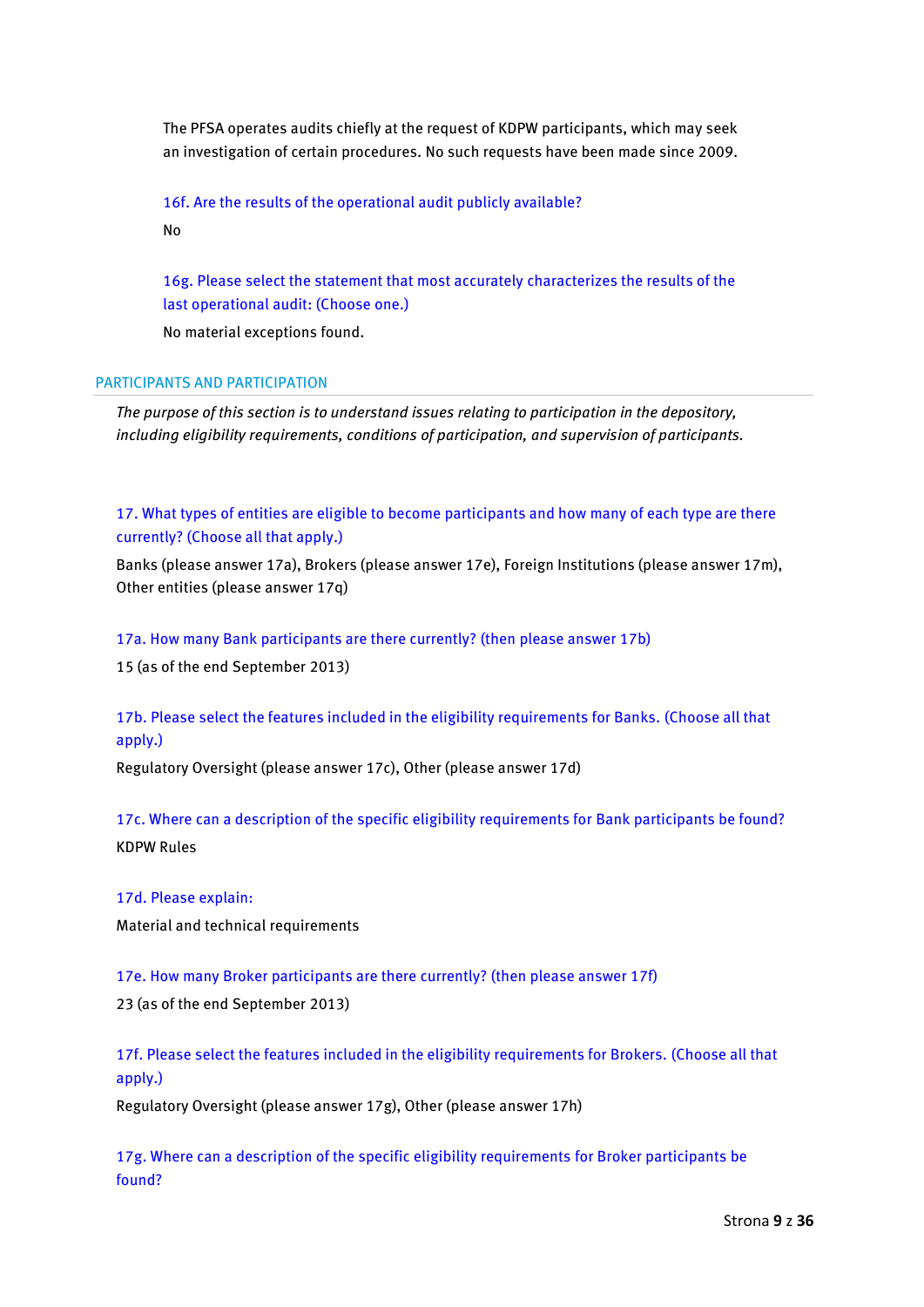KDPW Rules

17h. If other, please explain: Material and technical requirements

17m. How many Foreign Institution participants are there currently?

1 (as of the end September 2013)

17n. Please select the features included in the eligibility requirements for Foreign Institution participants. (Choose all that apply.)

Regulatory Oversight (please answer 17o), Other (please answer 17p)

17o. Where can a description of the specific eligibility requirements for Foreign Institution participants be found?

The Trading in Financial Instruments Act, KDPW Rules

17p. If other, please explain:

Material and technical requirements

## 17q. If you have selected "Other entities" above, please explain:

- Depositors (brokerage offices or banks: participants who do not keep securities accounts, however perform activities involving the execution of securities purchase or sale orders on behalf of clients, entrust the KDPW with the management of securities accounts for their own securities); - Market organisers - Exchanges (Warsaw Stock Exchange,Bondspot SA,Polish Power Exchange); - Clearing houses (KDPW\_CCP, Warsaw Commodity Clearing House),- Central depository (KDPW)- Treasury State/Ministry of Finance; Bank Guarantee Fund's, Central Bank (National Bank of Poland)

# 17r. Indicate how many "Other entities" are currently participants?

28 (as of the end September 2013)

17s. Please select the features included in the eligibility requirements for the participants referred to above as "Other entities". (Choose all that apply.)

Regulatory Oversight (please answer 17t)

17t. Where can a description of the specific eligibility requirements for participants described above as "Other entities" be found?

KDPW Rules

18. Are participants required to contribute capital to the depository that would result in ownership of the depository?

No

19. Are prospective participants subject to an initial review and approval process regarding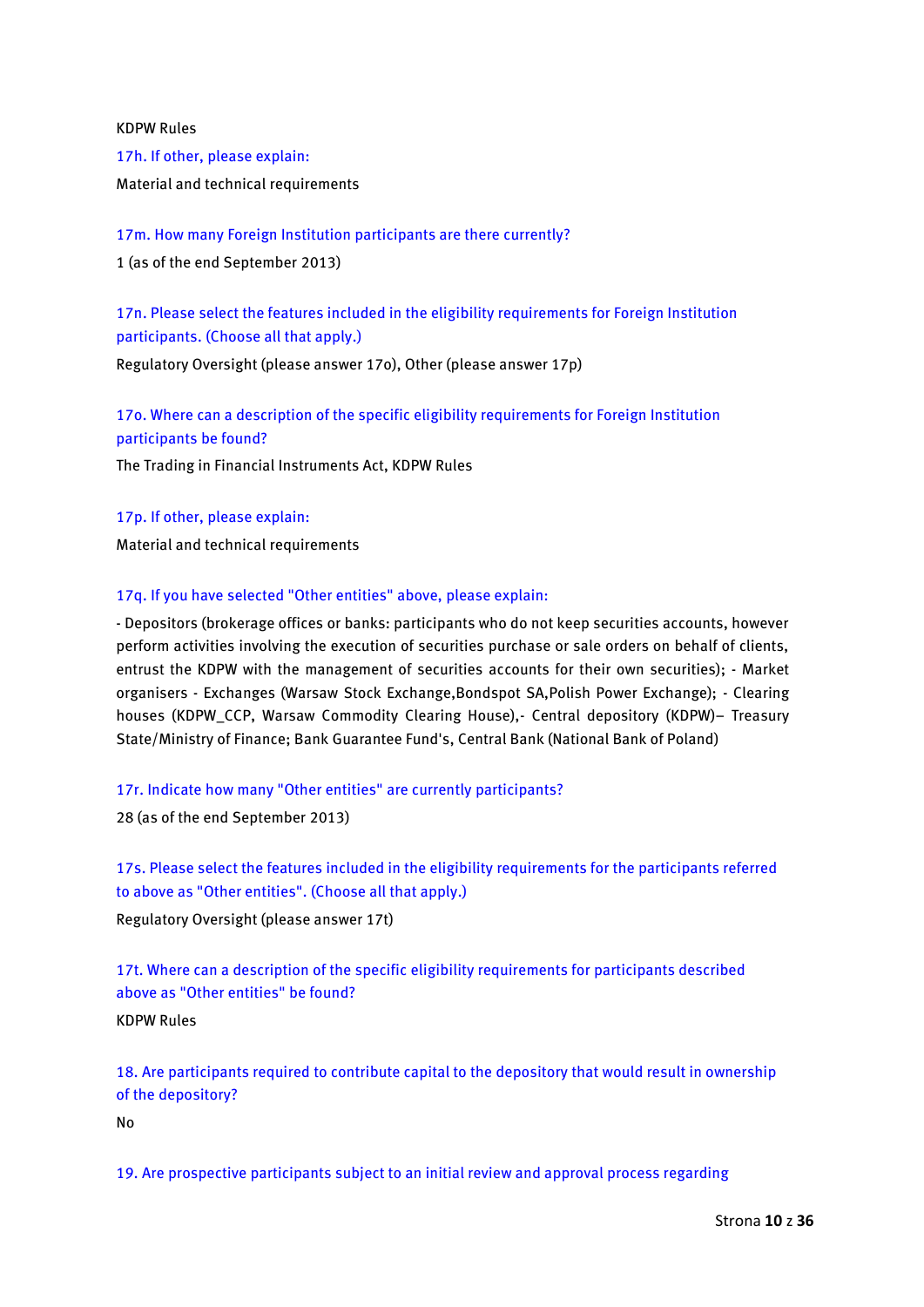## compliance with eligibility requirements?

Yes Conditions of Participation

20. What governs the relationship between the depository and the participants? (Choose all that apply.)

Relevant law and regulation, Standard participation contract, By-laws of the depository, Rules of the depository

## Response Necessary/Eligibility Question

21. Rule 17f-7 requires that an Eligible Securities Depository "holds assets for the custodian that participates in the system on behalf of the Fund under safekeeping conditions no less favorable that the conditions that apply to other participants."

Please confirm that assets of foreign investors held by custodians as participants in the depository are held under safekeeping conditions no less favorable than the conditions that apply to other participants.

Yes (please answer 21b)

21b. Please confirm the basis for the arrangements in place to ensure that the assets you hold for custodians receive the same level of safekeeping protection as the assets held for other categories of participants. (Choose all that apply.) Relevant Law and Regulation (please answer 21d) By-laws of the depository (please answer 21d) Rules of the depository (please answer 21d)

Question 21d is new to the questionnaire this year.

21d. For each item in Question 21b that you checked, please briefly supply references or citations to the law(s), regulation(s), or depository rule(s), participation condition(s), or participant contract provision(s), as applicable.

Relevant Law and Regulation: There are no less favourable conditions for holding foreign investors assets by custodians in the depository system. The Act of 29th July 2005 on Trading in Financial Instruments defines the system for registration of dematerialised securities comprising securities accounts, deposit accounts and omnibus accounts kept by entities authorised to do so under this Act and maintained by the KDPW (article 3, point 21).

KDPW is in charge of registering securities in: 1) deposit accounts, in the case of which the identification of the holder of the securities account in which such securities have been registered is not possible; 2) securities accounts; 3) omnibus accounts.

Balances on accounts kept by the participants should correspond with the balances on the relevant deposit accounts kept at KDPW (article 57).

Omnibus accounts are dedicated only for foreign entities (article 8a). However, deposit and omnibus accounts work on the same principles, i.e. the co-mingling of securities belonging to the clients of KDPW participants. In this way, the assets of foreign investors are not differentiated from those of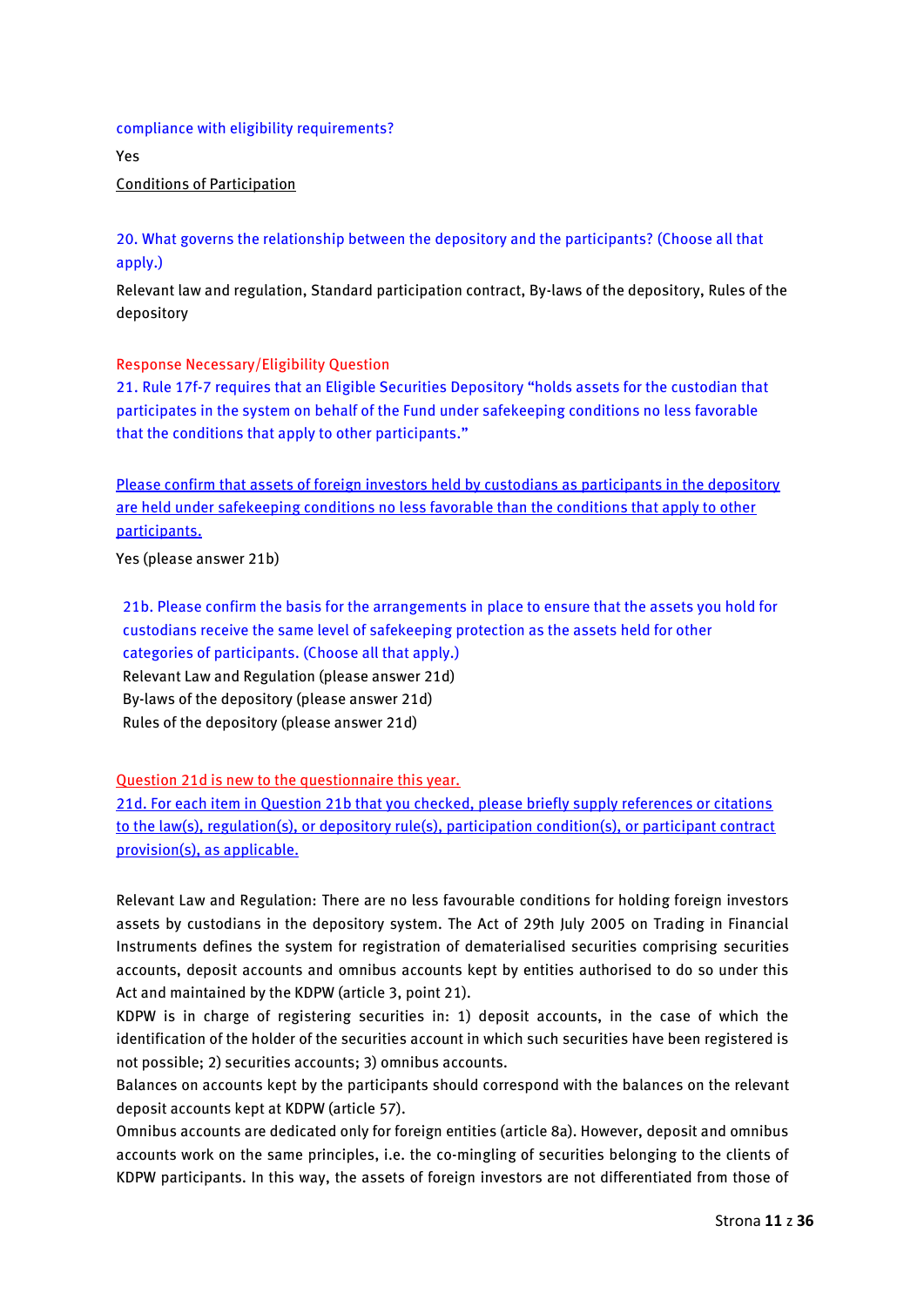other types of investors, but treated equally.

Established terms and conditions of participation: Participants managing securities accounts and omnibus accounts in their systems are obliged to conform to the rules of managing a securities register (article 20, 24, 33, 33a of the KDPW Rules). The rules are similar for custodian and other participants who held foreign or domestic investor assets.

Rules of the depository: The accounting scheme for the recording and transfer of securities is determined by the KDPW rules (article 34-36 of the KDPW Rules) and there is no discriminatory treatment of the foreign investor assets. The registration is carried out as expressions of quantity, according to the following principles: double-entry bookkeeping, separate registration of securities, classification by types of participant status (separation the client's assets from participants securities), simultaneous registration (the registration on accounts managed by participant should reflect the balances on accounts managed in KDPW), completeness, integrity and transparency. The best accounting practices are applied and end-to-end audit trails are kept.

# 22. How does the depository notify participants of material changes to the conditions of participation? (Choose all that apply.)

By public announcement, Other (please answer 22a)

## 22a. Please explain:

Electronic information system: ESDI (Electronic System of the Information Distribution) or ESDK (Electronic System of the Messages Distribution)

### Governance of Participants

# 23. Who enforces compliance with the depository's conditions of participation? (Choose all that apply.)

The depository

## 24. What enforcement actions are available to the enforcement authority? (Choose all that apply.)

Fines, Restrictions on participation, Suspension of participation, Termination of participation, Other (please answer 24a)

### 24a. Please explain:

The Depository may caution a participant.

## 25. Has there been any such enforcement actions in the last three years?

Yes (please answer 25a)

# 25a. If yes, please explain, including information relative to any suspensions of depository participants:

During the past 3 years the following disciplinary measures have been applied vis-a-vis 1 participant each: - a caution (as per § 104.3 of the KDPW Rules), because of: numerous errors on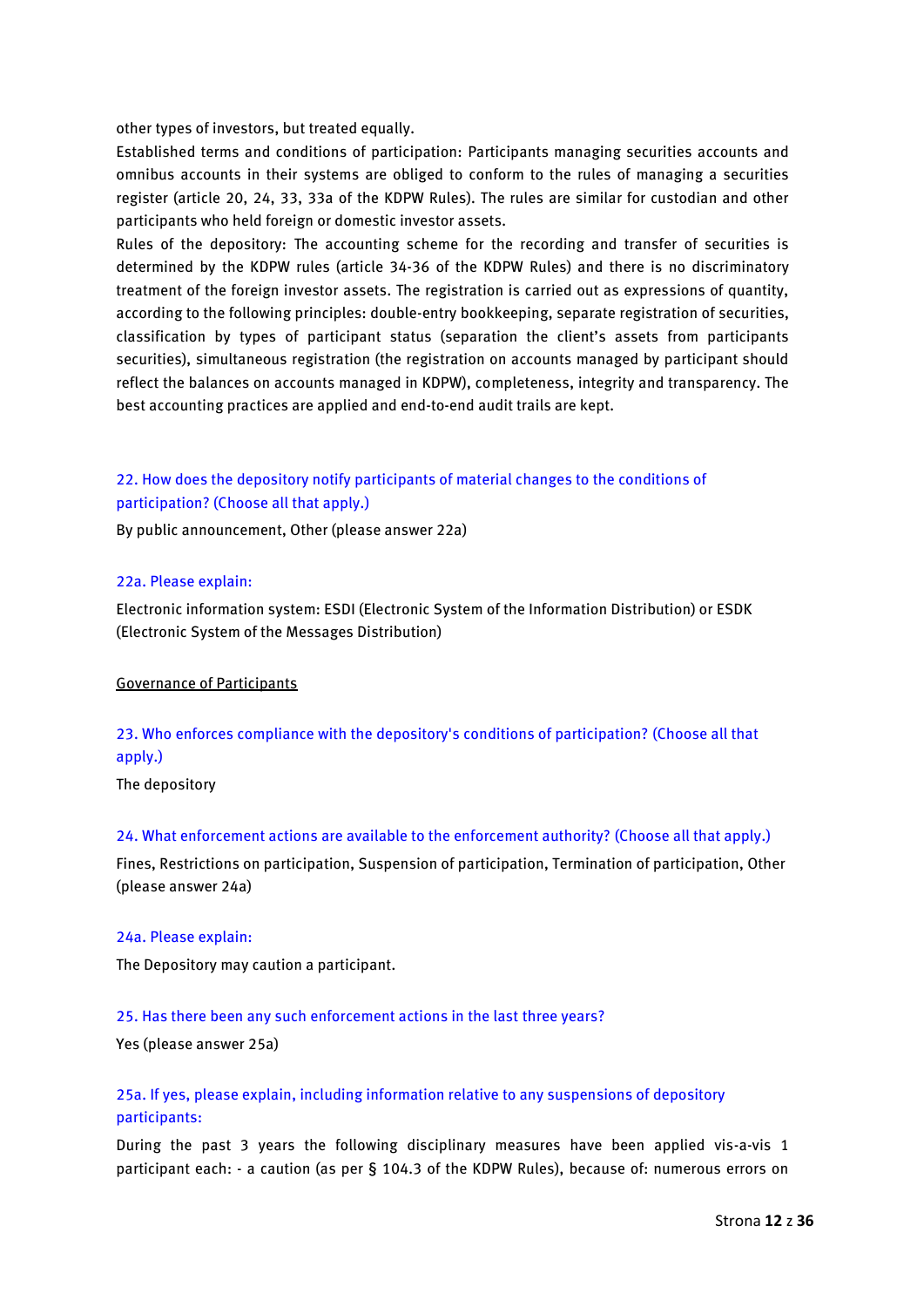accounts carried in it's system in breach of securities book keeping principles specified in the KDPW Rules; - a deadline set (preceding the fine) for correction of securities book keeping practices, which breached KDPW regulations.

## DEPOSITORY FUNCTIONALITY AND SERVICES; USE OF AGENTS

*Certain functionalities and services reduce risk to an investor if provided in an efficient manner. The purpose of this section is to identify those functionalities that may potentially be offered by depositories and clearing systems around the world, and ascertain whether they are offered by your institution.*

# 26. For which of the following security types do you serve as a depository or clearing system? (Choose all that apply.)

Government securities, Equities, Corporate bonds, Corporate money market instruments, Others (please answer 26a)

## 26a. Please name the other security types:

Debt financial instruments: mortgage bonds, municipal bonds, convertible bonds, central bank bonds, financial institution bonds, non-public bonds, bonds with priorities rights, structured certificates Equity financial instruments:prefered shares, investment certificates exchange-traded funds (ETFs). Other securities allotment certificates pre-emptive rights, option warrants subscription warrants. Other financial instruments - options, futures contracts, index participation units

27. Is the use of the depository in your market compulsory by law or compulsory by market practice for the settlement or safekeeping of all instrument types in your market (e.g. equities, government securities, corporate bonds, money market instruments, warrants, derivatives etc). (Choose all that apply.)

Yes by law for settlement of all instrument types (please answer 27a), Yes by law for safekeeping of all instrument types (please answer 27b)

# 27a. Please list the instrument types for which it is not compulsory by law to: (i)settle in your depository

The use of the depository in Polish market is compulsory for regulated and alternative market. The instrument types for which it is not compulsory by law to settle: Treasury bonds, Treasury bills;T-Bills are settled with the Securities Register (operated by the National Bank of Poland)

## (ii)safekeep in your depository:

T-Bills are safekept in the Securities Register operated by the National Bank of Poland

# 27b. Please list the instrument types for which it is not compulsory by market practice to: (i)settle in your depository

Treasury bills; T-Bills are settled with the Securities Register (operated by the National Bank of Poland)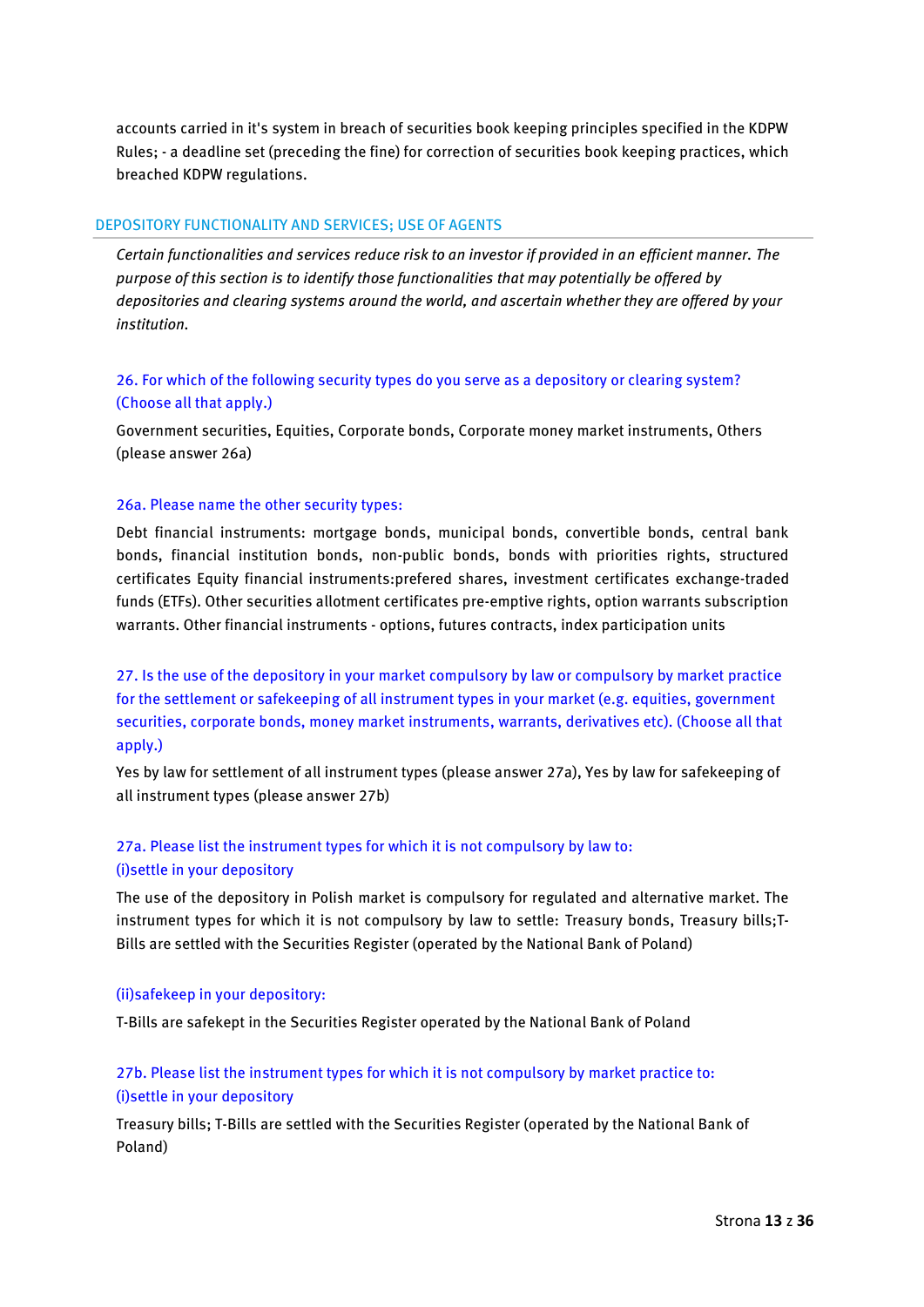## (ii)safekeep in your depository:

T-Bills are safekept in the Securities Register operated by the National Bank of Poland

## 28. Settlement and Safekeeping Percentages

28a. Please list by instrument type the percentage of the total market in your jurisdiction (either volume or value) settled within your institution, exclusive of your links with third parties.

100 % - for securities traded on the regulated market and the alternative trading

28b. Please list by instrument type the percentage of the total market in your jurisdiction (either volume or value) held in safekeeping within your institution.

100 % - for securities traded on the regulated market and the alternative trading

29. Are there any activities performed by a third party on behalf of the depository for the depository participants (e.g., vaulting of physical securities, registration, entitlement processing, etc.)? No

30. Has any participant suffered any losses in the past three years due to the depository's performance?

No

### Other Services

31. Who accepts cash deposits (or makes payment credit accommodations) for depository transactions? (Choose all that apply.)

Central Bank

32. Who processes cash clearing (or draws on credit lines, if applicable) for depository transactions? (Choose all that apply.) Depository

33. Who controls the movement of cash for cash deposits (or draws on credit lines, if applicable)? (Choose all that apply.)

Neither/others (please answer 33b)

33b. If others, please explain:

Payment banks, which hold cash accounts at the central bank

34. Who controls the movement of cash for cash clearing (or for draws on credit lines, if applicable)? (Choose all that apply.)

Depository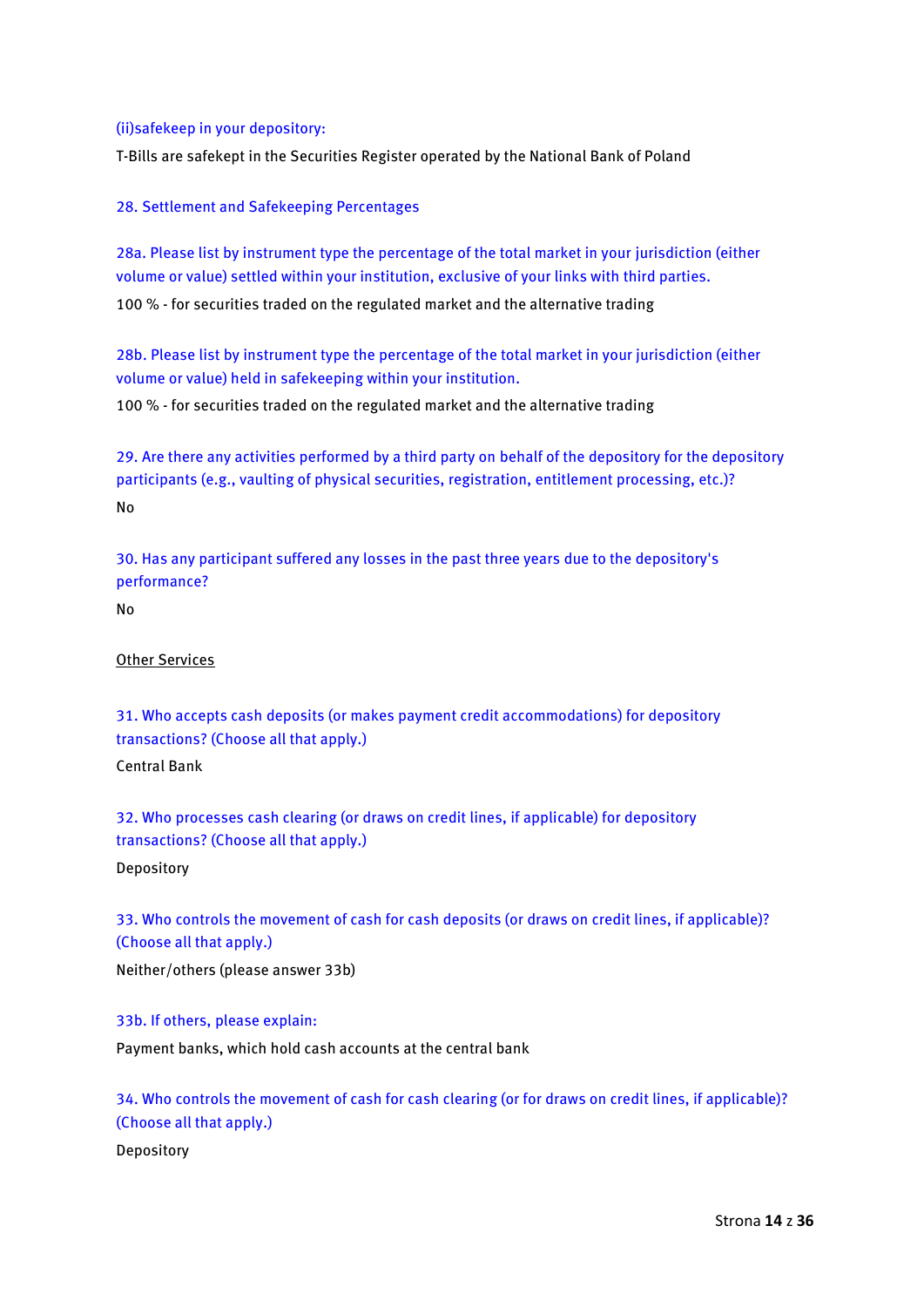### 35. Please indicate services you provide. (Choose all that apply.)

Information in advance on corporate (annual or special) meetings in order that owners can vote., In order to avoid fails, an automatic securities lending facility - if requested - is provided for. (please answer 35a), Collateral handling in support of activities including securities lending, overdraft coverage, cash management, repurchase agreements, etc. Please provide details. (please answer 35c), Same day turnaround settlements., Information on distribution of new issues (IPO, Privatization)., Other (please answer 35d)

### 35a. Automatic securities lending facility is provided for: (Choose all that apply.)

Other (please answer 35b)

#### 35b. If other please explain:

The automatic securities lending system is organized by KDPW\_CCP (which is the clearing subsidiary of the Depository) in cooperation with KDPW. Banks and brokers who are direct participants of the KDPW, acting on their own account or on the account of another person, however, the securities borrower may only be a direct participant with the status of clearing member in the transaction clearing system operated by KDPW\_CCP or with the status of a representative (settlement agent) for KDPW\_CCP clearing members.

#### 35c. Collateral Handling: please provide details:

KDPW holds collateral for an automatic loan (cash, treasury bonds traded on the regulated market in the territory of the Republic of Poland, shares participating in the WIG20 index, or treasury bills, if they are included on the list of securities determined by the KDPW) in co-ordination with KDPW\_CCP.

In Q1 of 2014 KDPW will implement collateral managment for tri-party repo

### 35d. If other services, please explain:

Other services: settling transactions conducted on the regulated and non-regulated markets, holdrelease mechanism which allows management of instructions sent for settlement, organising and managing the Pension Guarantee Fund, managing the compulsory Investor Compensation Scheme, processing of transfer payments between open-ended pension funds, trade repository service for derivatives trades addresses the provisions of EMIR, guaranting trades already concluded on the power exchange within the Exchange Clearing House of the KDPW (diminishing activity). KDPW is looking to implement new services supporting securities transactions settlement in Q1 of 2014: negotiated securities lending service, organized in coopeation with KDPW\_CCP (anonymous loans to be initiated by KDPW participants, lenders would put in offers, borrowers would accept or reject them); - tax service for omnibus accounts (tax relief at source services for foreign owners of all Polish financial instruments), - partial automatic settlement functionality (additional service offered to KDPW participants to optimise the volume of settled transactions on the organised market and outside of the organised markets). Introduction of partial automatic settlement will be co-ordinated with a simultaneous project for implementing a securities netting mechanism in KDPW\_CCP.

36. What procedures are in place for the processing of corporate action entitlements? (Choose all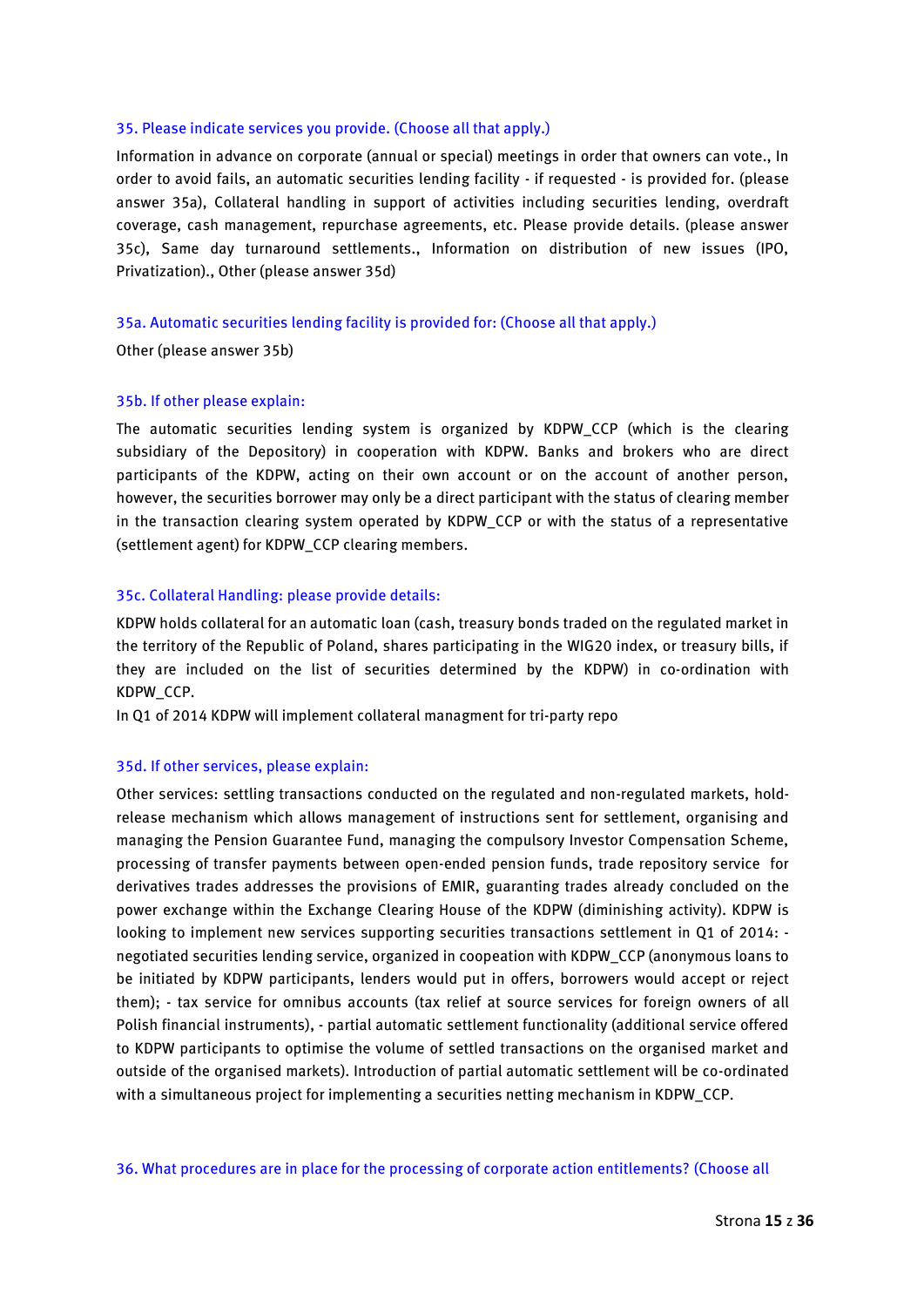# that apply.)

Credited to the securities account upon actual receipt by the depository.

# 37. What procedures are in place for the processing of interest and dividends?(Choose all that apply.)

Credited to the cash account upon actual receipt by the depository.

# Linkages With Other Central Securities Depositories (CSD) or International Central Securities Depositories (ICSD)

38. Please list all depositories or settlement systems to which you have an electronic link.

OeKB (Austria), KELER (Hungary), Clearstream Banking Luxembourg, Euroclear Bank, EVK (Estonia), CSDP SR (Slovakia),LCVPD (Lithuania), KDD (Slovenia), LCD (Latvia).

39. Are procedures and controls (firewalls) in place to avoid systemic collapse or contamination if one of the linked entities should experience business interruptions for whatever reason?

Other (please answer 39a)

### 39a. Please explain:

The links are provided via a SWIFT messaging system and there is no direct linkage between the Depository's and the other entity's systems. The workstation is secured with standard SWIFT security system.

40. Has a business interruption recovery plan been developed in the event the linkages should become inoperable for any reason?

Yes

# ACCOUNT STRUCTURES AND RECORDKEEPING

*The purpose of this section is to identify the nature of accounts; the naming convention is employed, the level of segregation achieved, accessibility in the event of bankruptcy and the frequency of reporting generated from them.*

41. Are participants permitted to maintain more than one account at the depository? Yes (please answer 41a)

41a. If yes, please indicate number: (Choose one.) An unlimited number of accounts.

42. Are participants required/permitted to segregate assets held for their own benefit from those they hold for their clients?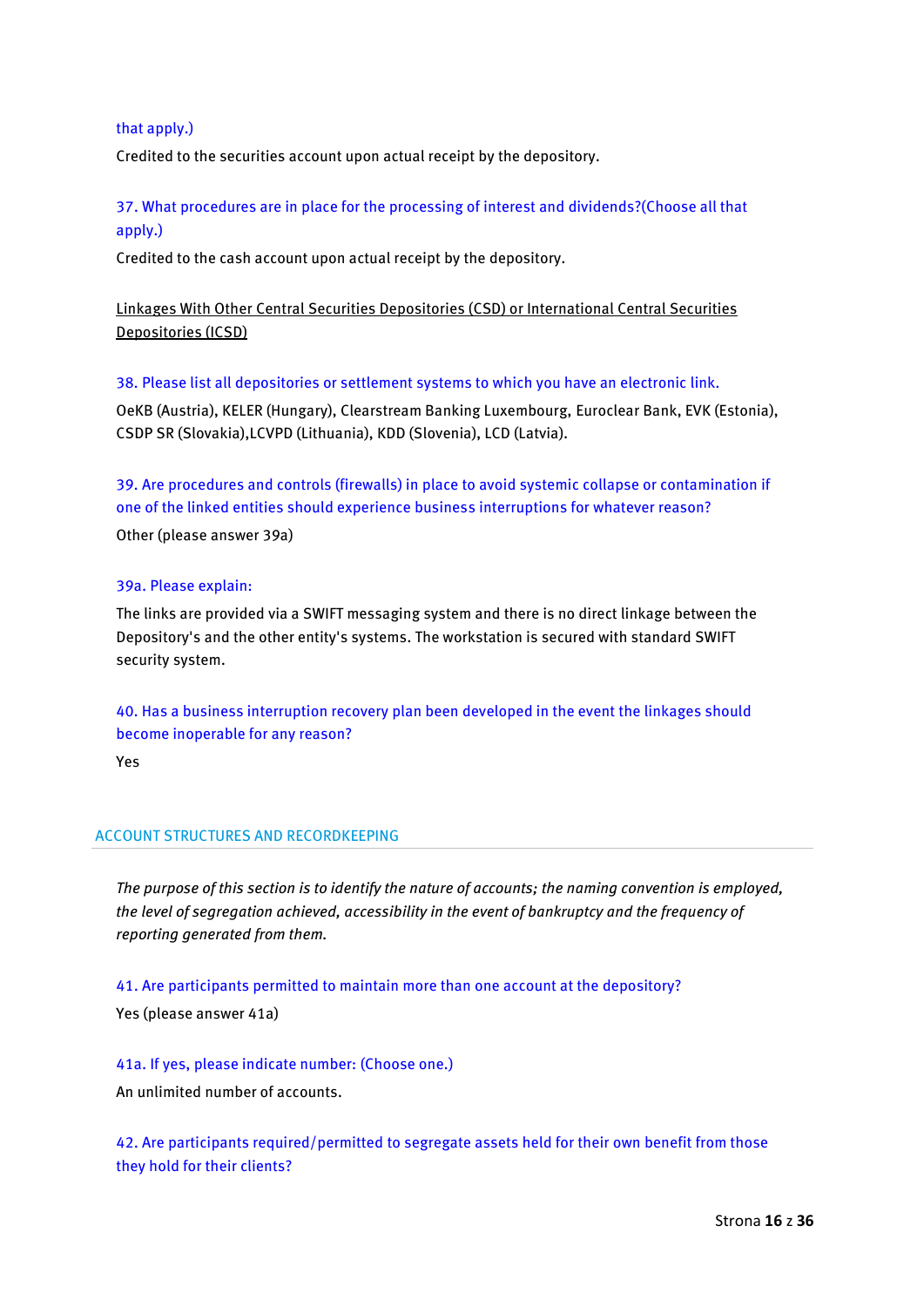Yes (please answer 42a)

42a. If yes, is segregation required or simply permitted?

Required (please answer 42b)

42b. How does segregation occur? (Choose all that apply.)

By separately designated participant accounts.

43. Does the depository permit its participants to open accounts in the participant's own nominee name(s)?

No, Other (please answer 43b)

### 43b. If other, please explain:

An amendment to the Act on Trading in Financial Instruments has allowed the introduction of omnibus accounts in the Polish depository system operated by KDPW. Omnibus accounts operated by KDPW participants are available as of 16 April 2012. The option of offering omnibus accounts operated by the KDPW (as opposed to KDPW Participants) are available as of 14 January 2013 . According to the law, omnibus accounts are restricted for foreign entities to cash market instruments

44. In the event a participant's single or main account is blocked for any reason (e.g., insolvency, penalties, violations, liens), would securities held in any account or accounts on behalf of the participant's clients be accessible:

44a. By the participant's clients?

Yes (please answer 44b)

# 44b. If yes, please describe briefly how clients of participants would access their securities and whether there would be any delay in their ability to do so:

Any securities charges (i.e.: liens) made on accounts managed by KDPW may only affect those accounts where the participant's own securities are registered. As a result of this a charge cannot limit access by a client of that participant to securities registered on the securities account managed by that participant. In the same way, the insolvency of a participant does not in itself lead to restriction of access by a client, since the client's securities do not make up the property of the participant, nor do they form that participant's assets. Only where the participation status of a given participant is suspended can their clients have difficulties in access to securities they own which are registered on the securities accounts managed by that participant, since during the suspension period, all accounts managed for that participant in KDPW are suspended as well (this is the fundamental nature of participation). In such case (suspension of participant) Polish Financial Supervision Authority may take a decision to transfer securities from accounts managed by this participant to another participant (who gave its consent to it), where they are immediately accessible to the clients. The same situation may arise in the event of cancellation of participation. Moreover, the same temporary difficulties can be assumed for clients of indirect participant in case of suspension or cancellation of participation for direct participant conducting activity for the latter.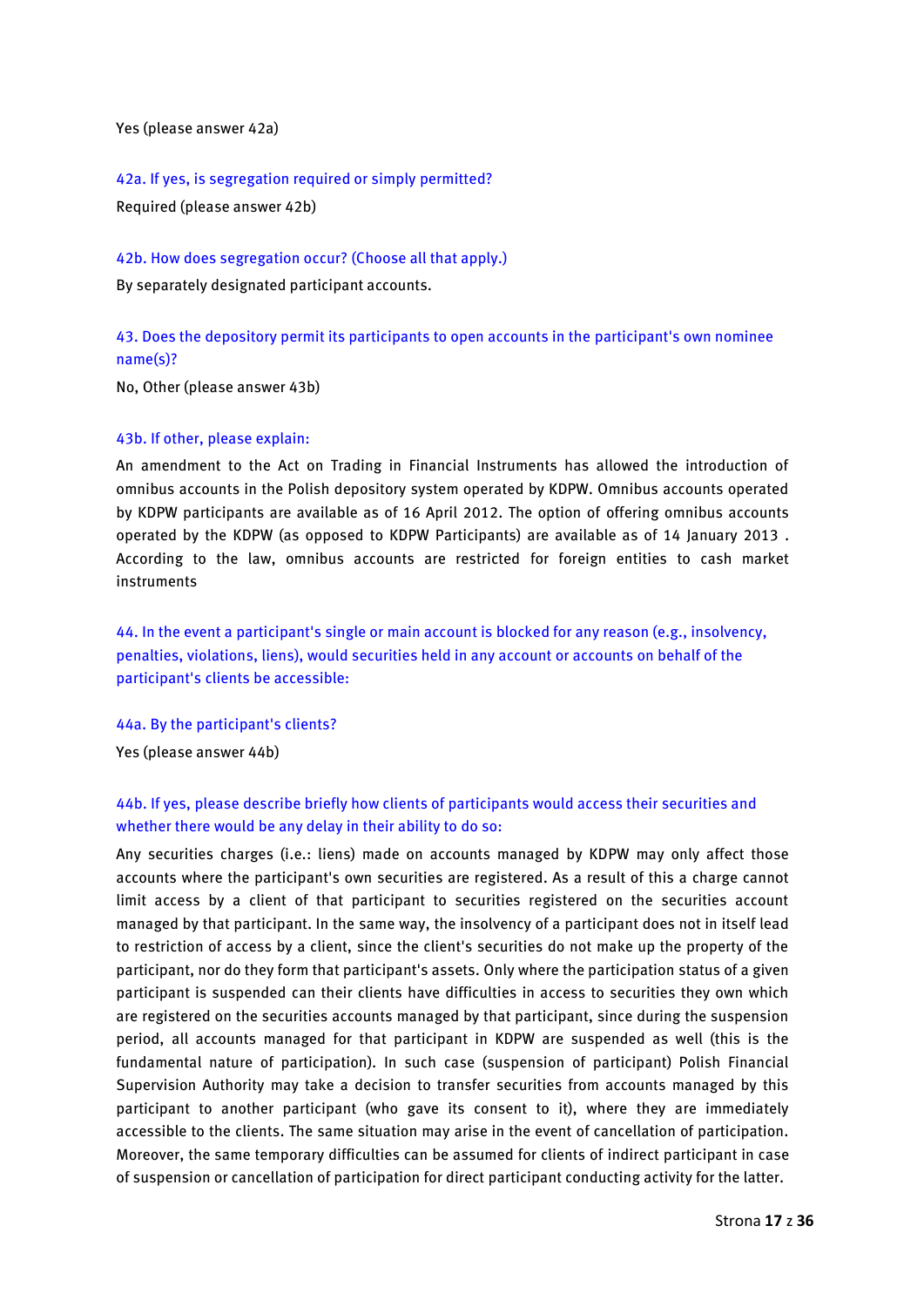44d. By the intervening authorities controlling insolvency or other proceedings? No

44g. By the participant's creditors? No

44j. By the depository's creditors? No

45. In what form does the depository maintain records identifying the assets of each participant? (Choose all that apply. Please refer to "Help" for clarification.)

Computer file (please answer 45b), Computer tape (please answer 45b)

45b. In which format is the source data maintained? IBM AS-400

Response Necessary/Eligibility Question

46. Rule 17f-7 requires that an Eligible Securities Depository "provides periodic reports to its participants with respect to its safekeeping of assets, including notices of transfers to or from any participant's account."

Does the depository make available periodic safekeeping reports to participants, including notices of transfers to or from the participant's account?

Yes (please answer 46b)

46b. If yes, please indicate the scheduled frequency: (Choose one.) Daily

47. What is your document and record retention policy for documents and records described above in this section? (Choose one.)

5 years

## **SETTLEMENTS**

*The purpose of this section is to identify the model of settlement employed, the relationship between cash and securities, and the basis on which participants meet their obligations.*

48. The Committee on Payment and Settlement Systems of the Bank for International Settlements (BIS) has identified three common structural approaches or models for linking delivery and payment in a securities settlement system. Please indicate which model your procedures most closely resemble (Please refer to details on the models within the "Help" section located below this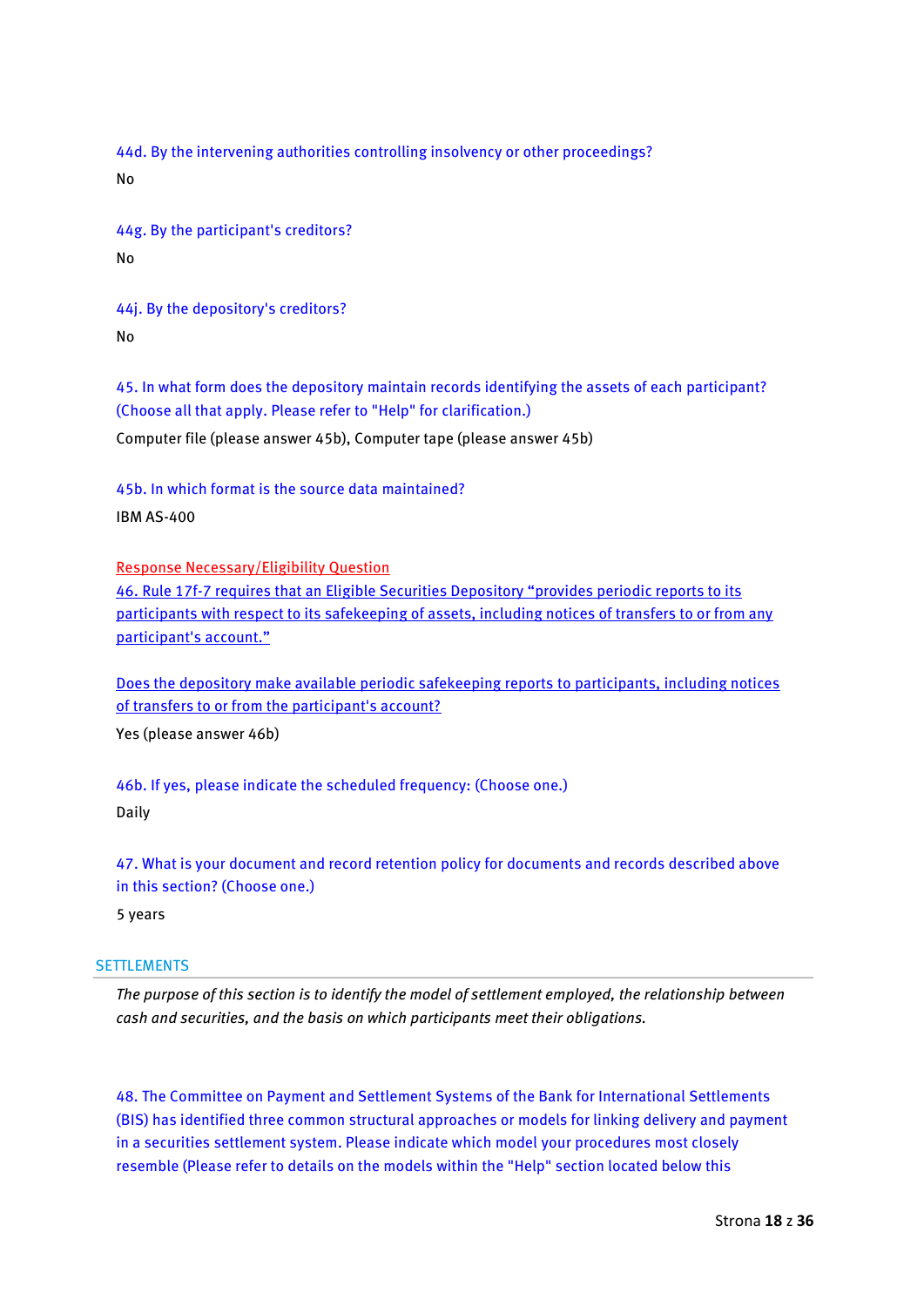### question): (Choose all that apply.)

Model 1 - Gross, Simultaneous Settlements of Securities and Funds Transfers. (please answer 48a), Model 2 - Gross Settlements of Securities Transfers Followed by Net Settlement of Funds Transfers. (please answer 48a)

48a. Please briefly describe your settlement process, including how your settlement procedures may vary from the model chosen above (and as described below in the Help section)?

Model 1 (gross settlement of both securities and cash) applicable to the settlement in RTGS of transactions. Model 2 (gross settlement of securities with net settlement of cash via central bank) applicable to the settlement in the batch system.

Model 3 will be applicable in 1Q 2014 after the introduction the optional netting mechanism in KDPW\_CCP system.

*Question 48 Help:*

*Model 1 - Gross, Simultaneous Settlements of Securities and Funds Transfers. These systems settle transfer instructions for both securities and funds simultaneously on a trade-by-trade (gross) basis, with final (irrevocable and unconditional) transfer of securities from the seller to the buyer (delivery) occurring at the same time as final transfer of funds from the buyer to the seller (payment). The securities settlement system maintains securities accounts and funds accounts for participants. Transfer of securities and cash are made by book-entry.*

*Model 2 - Gross Settlements of Securities Transfers Followed by Net Settlement of Funds Transfers. These systems settle securities transfer instructions on a trade-for-trade (gross) basis, with final transfer of securities from the seller to the buyer (delivery) occurring throughout the processing cycle, but settle funds transfer instruction on a net basis, with final transfer of funds from the buyer to the seller (payment) occurring at the end of the processing cycle.*

*The securities settlement system maintains securities accounts for participants, but funds accounts are usually held by another entity (often a commercial bank or the central bank). Securities are transferred by book-entry, such transfer being final at the instant the entries are made on the securities settlment system's books. The corresponding funds transfers are irrevocable, but not final. During the processing cycle, the system calculates running balances of funds debits and credits, the balance being settled at the end of the processing cycle when the net debit and net credit positions are posted on the books of the commercial bank or central bank that maintains the funds accounts. Settlement of funds accounts may occur once a day or several times a day.*

*Model 3 - Simultaneous Net Settlement of Securities and Funds Transfers. These systems settle transfer instructions for both securities and funds on a net basis, with final transfer of both occurring at the end of the processing cycle. Settlement may occur once a day or several times a day. The securities settlement system maintains securities accounts for participants. Funds accounts may be maintained by another entity, either a commercial bank or the central bank.*

*During a processing cycle, running balances of debits and credits to funds and securities accounts are calculated. All funds and securities transfers are provisional until the end of the processing*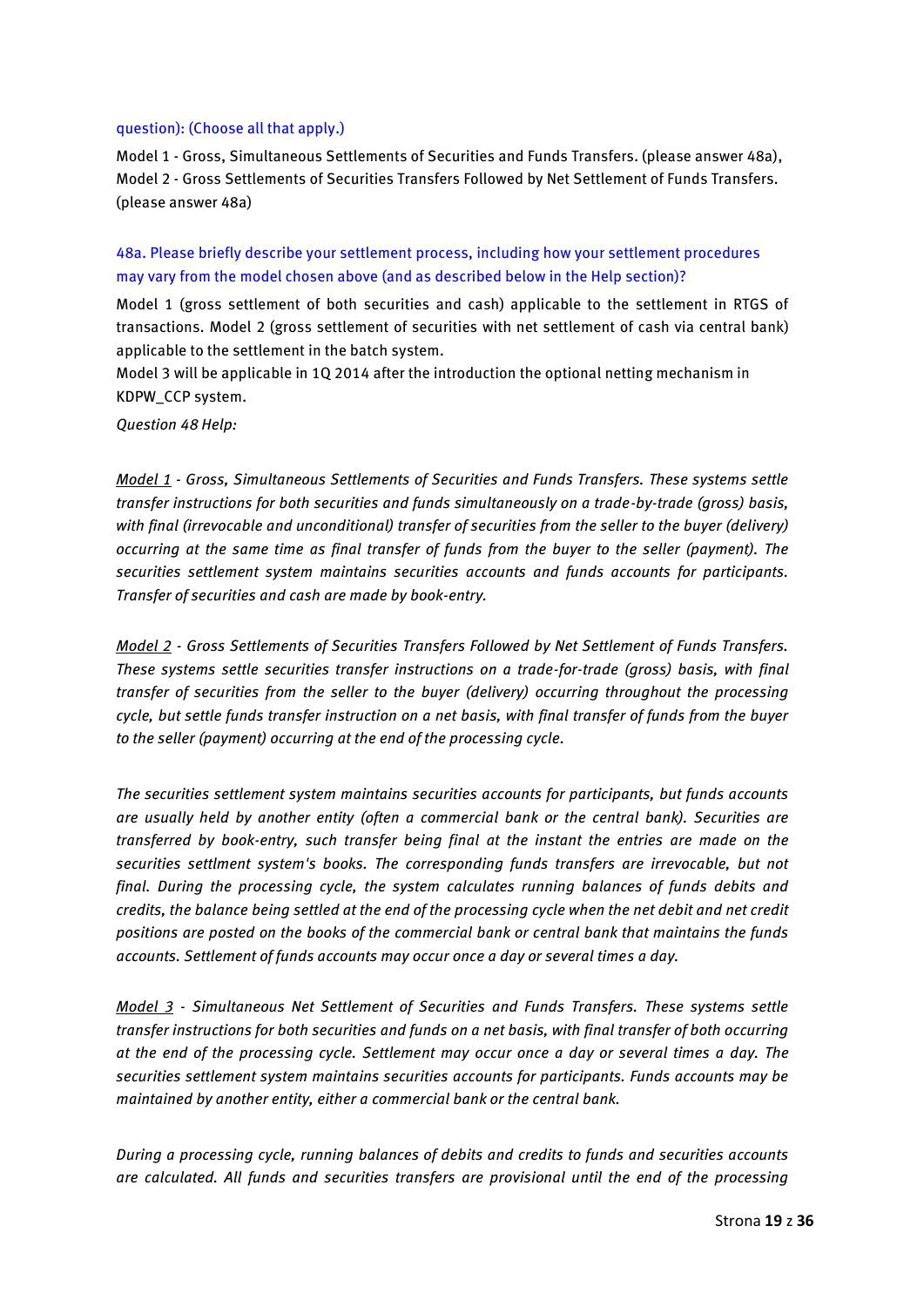*cycle, at which time book-entry transfer of securities take place. If and only if all participants have sufficient balances of funds and securities, final transfers of the net securities balances and net funds balances are executed.*

49. Are the cash and security movements simultaneous?

Yes

## OWNERSHIP OF SECURITIES

*The purpose of this section is to determine how ownership of securities is represented, the ways the depository maintains ownership or control of securities held in the depository, and the extent to which ownership of assets held by the depository is separated from the proprietary assets of the depository.*

*This section also considers the process by which the ownership of securities is transferred in the depository and the existence of any liens or claims on the depository securities (such as a clearing lien) that would affect the ownership of depository securities.*

## 50. How are depository eligible securities held by the depository?

Securities in the depository are held in dematerialized form.

51. If depository eligible securities are certificated, can depository eligible securities be held outside of the depository?

Not applicable

52. If securities are dematerialized:

May dematerialized security positions be re-certificated and held outside the depository? Yes (please answer 52a)

52a. Are the securities held: (Choose all that apply.)

Through book-entry at the depository

52d. If the securities held by the depository are recorded by book entry at the registrar, are the securities registered only to the depository, with the depository providing the function of recording ownership on a centralized basis for the market? (Choose all that apply.)

Other (please answer 52l)

52i. If the securities held with the depository are recorded by book-entry at the registrar, what are the control features at the registrar for transfer of registrar positions to and from the depository (e.g., authentication procedures, reconciliation, confirmation of position at registrar)? Please describe:

not applicable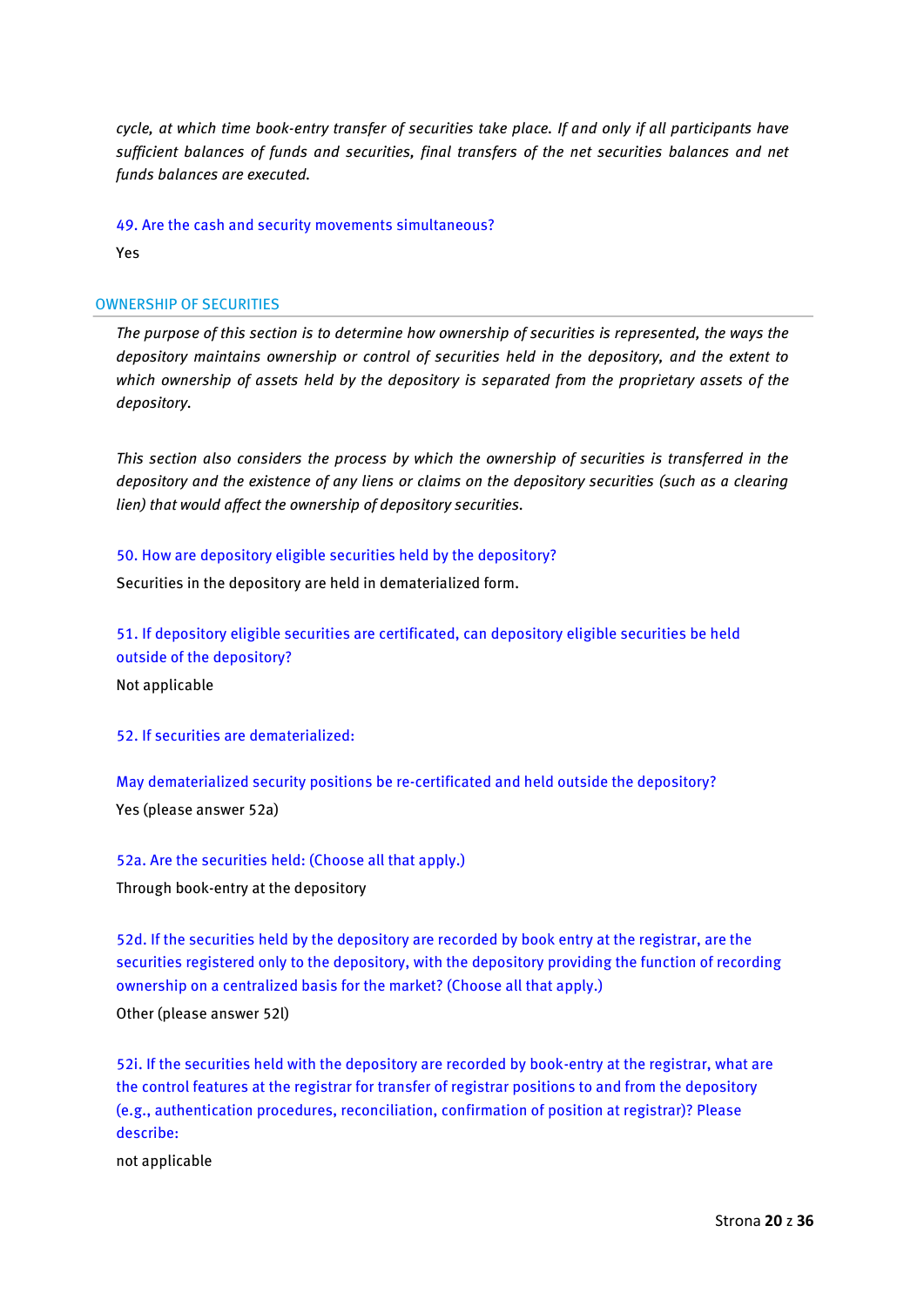### 52l. If other, please explain:

not applicable (book-entry is at the depository)

Response Necessary/Eligibility Question

53. Rule 17f-7 requires that an Eligible Securities Depository "maintains records that identify the assets of each participant and segregate the system's own assets from the assets of participants."

Does the depository maintain records that identify the assets of each participant and segregate the system's own assets from the assets of participants? Yes

54. Does the law protect participant assets from claims and liabilities of the depository? Yes

55. Can the depository assess a lien on participant accounts? (A lien would entitle the depository to take and hold or sell the securities of the participant in payment of a debt.)

Yes (please answer 55a)

55a. If yes, for what reasons are liens or similar claims imposed? (Choose all that apply.) Other (please answer 55b)

### 55b. Please describe:

The securities on the participant's proprietary account may be used to further collateralize an automatic securities loan taken out by the participant if that participant (acting as borrower) fails to provide sufficient collateral for the loan in the first place. Assets on the participant's proprietary account may also be used to close out a loan, when the securities are not returned at the agreed time. In such case they are taken over by KDPW\_CCP and used to purchase securities for the purpose of returning them to the lender.

## 55c. Please indicate the limits of this lien as indicated below: (Choose one.)

The lien is limited to securities in the participant's proprietary account

55e. If a lien is placed on a participant's account which has been designated for its clients, will the depository select certain securities to be subject to the lien?

Other (please answer 55n)

55j. For accounts designated as client accounts, do procedures exist to restrict the placement of liens only to obligations arising from safe custody and administration of those accounts? Other (please answer 55m)

55m. If other, please explain: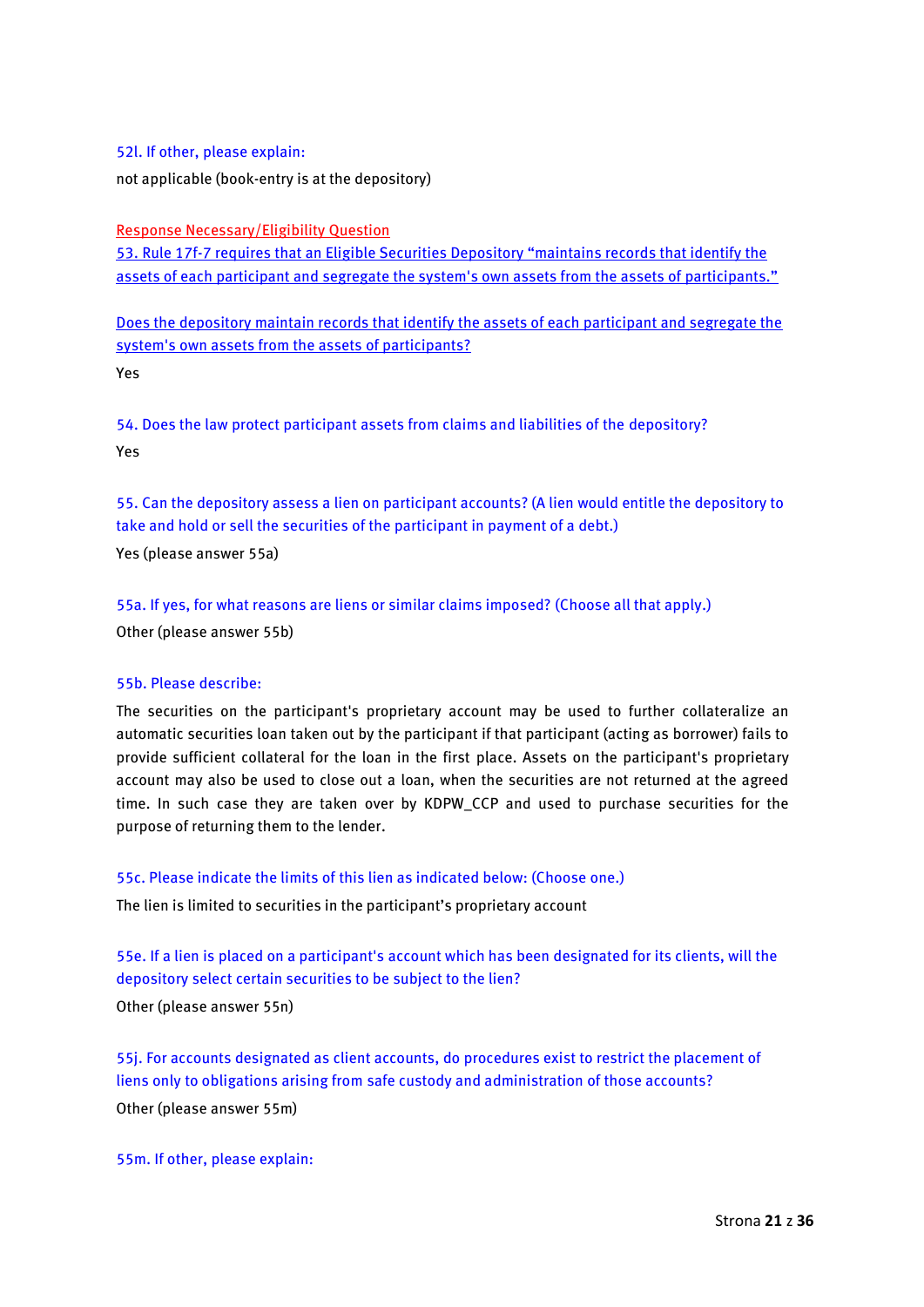Not applicable

55n. If other, please explain: Not applicable

56. Transfer of Legal Ownership

Does the depository have legal authority to transfer title to securities? Yes (please answer 56a)

56a. When does title or entitlement to depository securities pass between participants? (Choose one.)

Other (please answer 56b)

### 56b. Please describe:

The title to depository securities passes in the moment of booking these securities on the securities account kept by participant. Entries in securities accounts kept by participants and arising as a result of transactions shall be made on the basis of documents proving settlement of these transactions in the KDPW.

57. How are eligible securities lodged (that is, placed) in the depository system? (Choose all that apply.) Other (please answer 57a)

### 57a. Please describe:

Securities are lodged into the depository system on the basis of a securities registration contract concluded by the issuer with KDPW. When KDPW registers the securities in the depository system, they become dematerialised and they exclusively exist in the form of electronic records on depository accounts managed by KDPW and securities accounts managed by its participants. The securities which were previously in the material form should be deposited with KDPW or its participant before registration. As a result of the registration any records made by KDPW or its participant for the securities deposited before in the material form become electronic records in the depository system.

58. When are securities lodged into the depository reflected in a participant's depository account? (Choose all that apply.)

Securities are reflected in the participant's depository account immediately upon delivery to the depository

59. How long does it usually take to lodge securities with the depository? (Choose one.) 1 to 2 days

60. During the process of lodging securities into the depository, can the securities: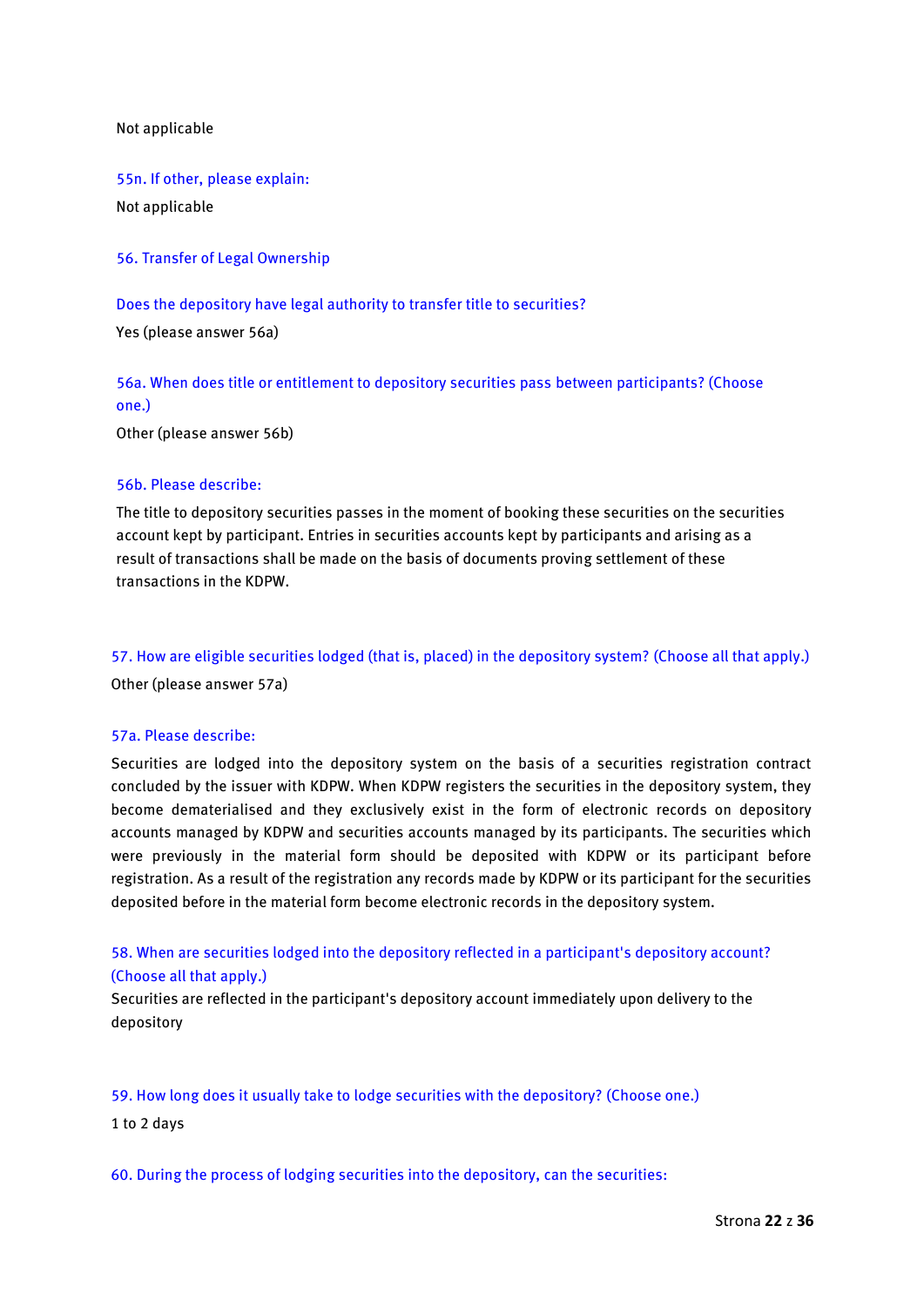### Be traded?

No (please answer 60c)

60a. During the process of lodging securities into the depository, can the securities:

#### Be settled?

No (please answer 60d)

60b. During the process of lodging securities into the depository, can the securities:

Have ownership transferred?

Other (please answer 60e)

60c. If they cannot be traded, or if you answered other, please explain: see above

60d. If they cannot be settled, or if you answered other, please explain:

see above

## 60e. If ownership cannot be transferred, or if you answered other, please explain:

Rights from securities are created from the moment the securities are registered on the securities account and the owner of the securities account is entitled to these rights. These securities only exist in the form of electronic records on depository accounts and securities accounts. Trade in these securities is only possible with the registration of these securities on the securities account. However, as regards securities issued in paper form which are to be registered in KDPW, the ownership in these securities may be transferred up until the moment of their registration in KDPW. Yet, the transfer is made outside of the depository system.

## 61. Are securities immediately available for delivery upon transfer to the depository?

Yes

62. Please describe briefly the arrangements/procedures/facilities you maintain to ensure that eligible securities held at the depository are handled at least as efficiently as compared to securities held outside the depository, particularly in relation to income, corporate actions and proxy services. Not applicable

63. What transfer process steps are involved when eligible securities are withdrawn from the depository for safekeeping? (Choose one.)

Other (please answer 63a)

### 63a. Please specify:

The withdrawal of securities from the depository takes place when the issuer decides to do it. However,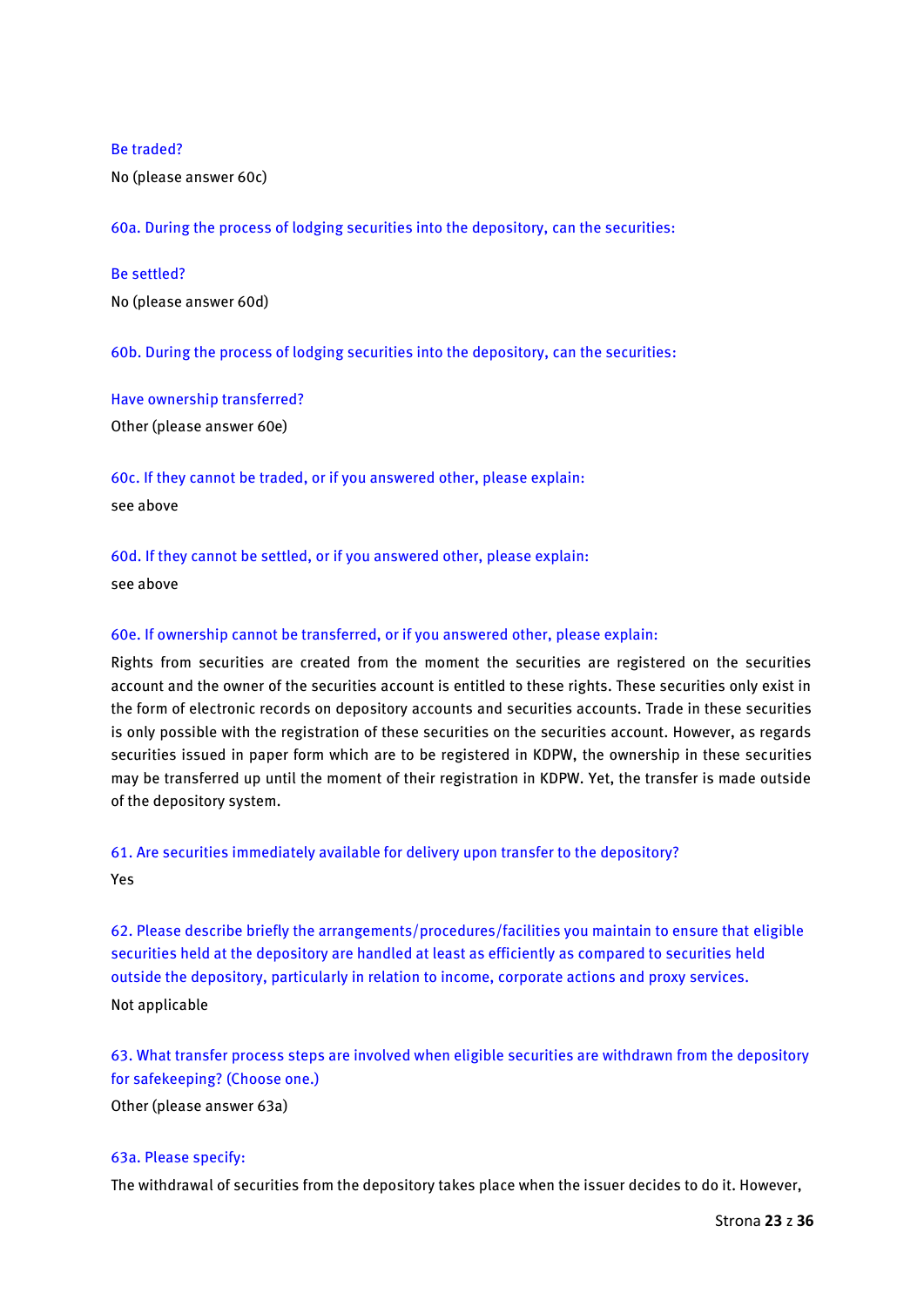the issuer needs the approval of the PFSA to do it. Moreover, the withdrawal of equities is possible when the issuer's insolvency is declared or it cannot be declared owing to the fact that the issuer's assets are not able to cover the costs of the insolvency proceeding. As a result of the PFSA approval or the binding insolvency declaration or the binding resolution that rejects the application for insolvency because the issuer's assets are not able to cover the costs of the insolvency proceeding, KDPW indicates the date when its participants are obliged to deliver the data of the shareholders to the issuer.

64. How long does it usually take to remove securities from the depository? (Choose one.)

3 days to 1 week

65. While the securities are being removed from the depository, can they:

65a. Be traded? (Choose one)

No (please answer 65b)

### 65b. Please explain:

The status of the securities is changed, participants within the indicated deadline, deliver to the KDPW instructions to change the status of the securities to be cancelled to "blocked for corporate actions".

65c. Be settled?

No (please answer 65d)

65d. Please explain: see 65b

65e. Have ownership transferred? No (please answer 65f)

65f. Please explain:

see 65b

#### STANDARD OF CARE

*The purpose of this section is to understand the responsibility and liability that the depository has in providing services to its participants/members in the settlement and clearing of securities and/or cash, and to understand what type of protections exist for participants in the event of a participant failure/default.*

Depository Liability

66. Does the depository accept liability (independent of any insurance coverage) for the following:

66a. Reconciliation errors with the registrar and/or the issuer that result in direct damages or losses to participants?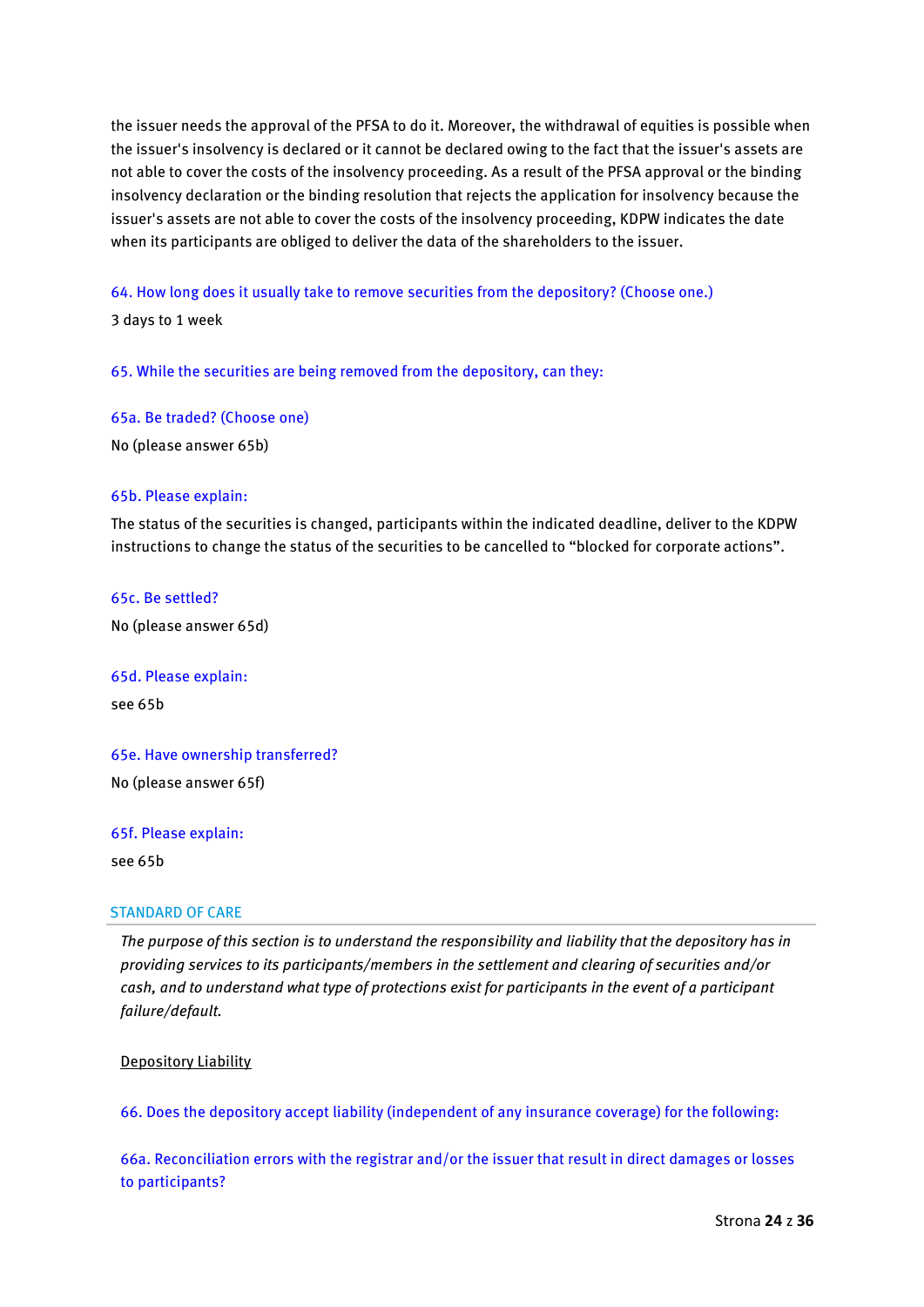Yes (please answer 66b)

66b. If yes, please check all of the following that apply: The depository assumes liability for direct losses

66e. Theft of securities (either physical certificate or electronically from accounts at the depository) from the depository that result in direct damages or losses to participants?

Yes (please answer 66f)

66f. If yes, please check all of the following that apply: The depository assumes liability for direct losses

66i. Failure of the depository's systems that result in direct damages or losses to participants because they cannot use either securities or funds? Yes (please answer 66j)

66j. If yes, please check all of the following that apply: The depository assumes liability for direct losses

66m. Any direct damages or losses to participants caused by the depository due to its errors, omissions or fraud?

Yes (please answer 66n)

66n. If yes, please check all of the following that apply:

The depository assumes liability for direct losses

66q. Any direct damages or losses to participants caused by the depository in its capacity as a central counterparty?

No

66u. Does the depository guaranty settlement? Other (please answer 66w)

## 66w. If other, please explain:

Settlement is guaranteed only for regulated and alternative trading markets transactions. The guaranty of the depository settlement is accomplished by the KDPW\_CCP (wholly-owned by the KDPW) and its guarantee mechanism. It comprises: maintenance margins, basic and additional contributions to the relevant parts of the guarantee fund and the CCP's own capital dedicated for guarantee purposes. Activation of the guarantee mechanism takes place in the case of insolvency of a clearing member when KDPW\_CCP becomes the party to the transaction instead of the failed clearing member. The capital of the CCP, which amounts PLN 200 million (around USD 64 million) could be used to cover a default of a participant if the margins and the guarantee fund would not be sufficient.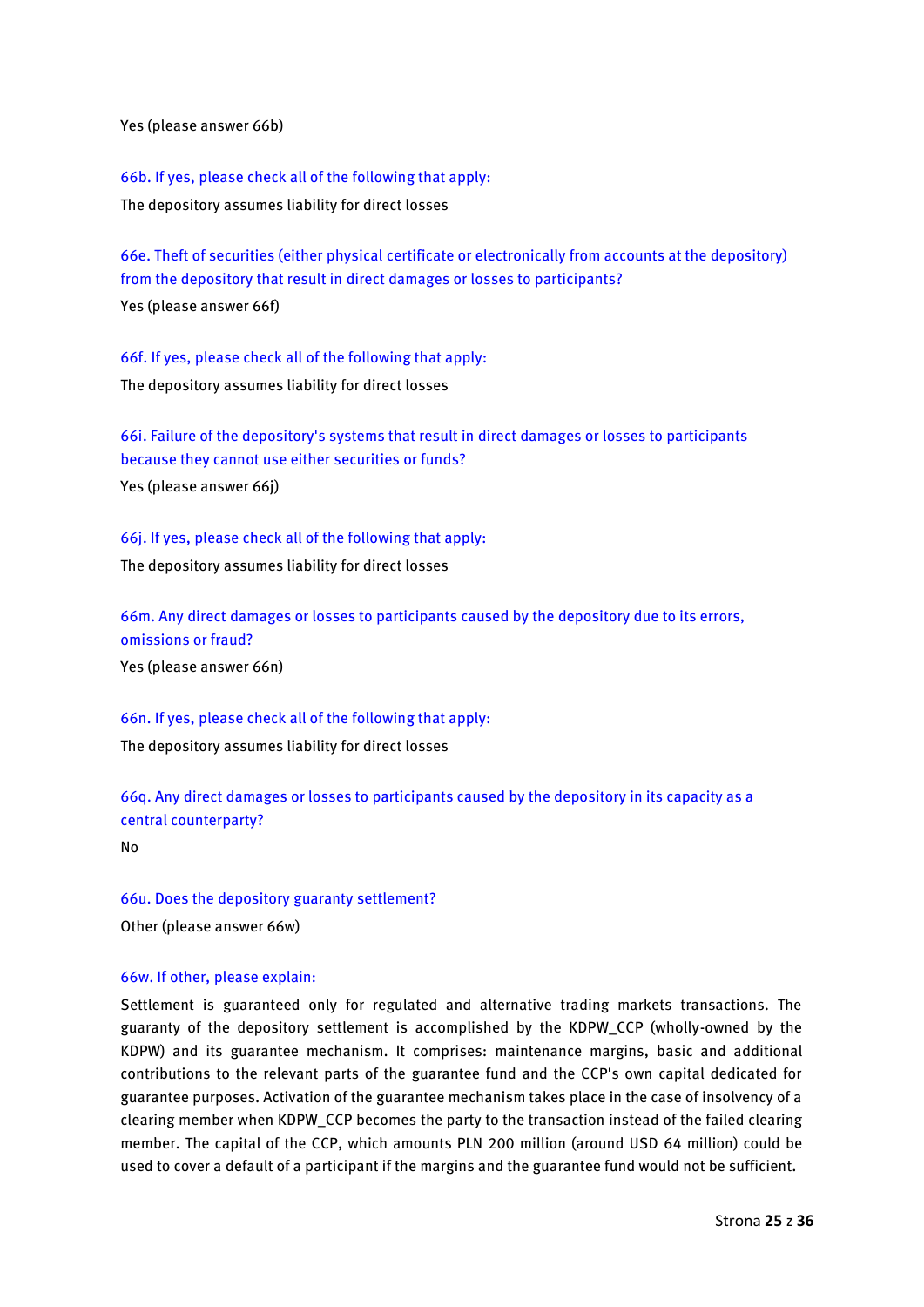66x. Any direct damages or losses to participants caused by the depository as a result of force majeure events, acts of God, or political events, etc.?

No

66+. In all cases where the depository assumes responsibility for direct or indirect or consequential losses, is the depository's liability limited by a standard of care determination?

Yes (please answer 66\*)

## 66\*. Please define the standard of care applied:

A greater degree of effort is expected from KDPW, measured by recognising the professional nature of the depository functions carried out by KDPW.

67. Do the depository's written contracts, rules, or established practices and procedures provide protection against risk of loss of participant assets by the depository in the form of?

67a. Indemnification

No

67d. Insurance

Yes (please answer 67e)

### 67e. Please explain (then please answer 67f):

KDPW holds an insurance agreement to cover particular fraud relating to KDPW owned financial instruments, financial instruments registered on KDPW accounts and KDPW managed accounts, or where KDPW has powers of attorney. The policy further covers risks involving malfunctions of IT systems, computer crime, and professional liability of financial institutions (interest or damages for failure to perform its functions, or for negligent performance).

67f. Please provide details of the relevant sections of the contracts, rules or practices where this information is found.

n/a

67g. Acknowledgement of liability for losses caused by depository's own actions.

Yes (please answer 67h)

67h. Please explain (then please answer 67i):

see 67e

67i. Please provide details of the relevant sections of the contracts, rules or practices where this information is found.

n/a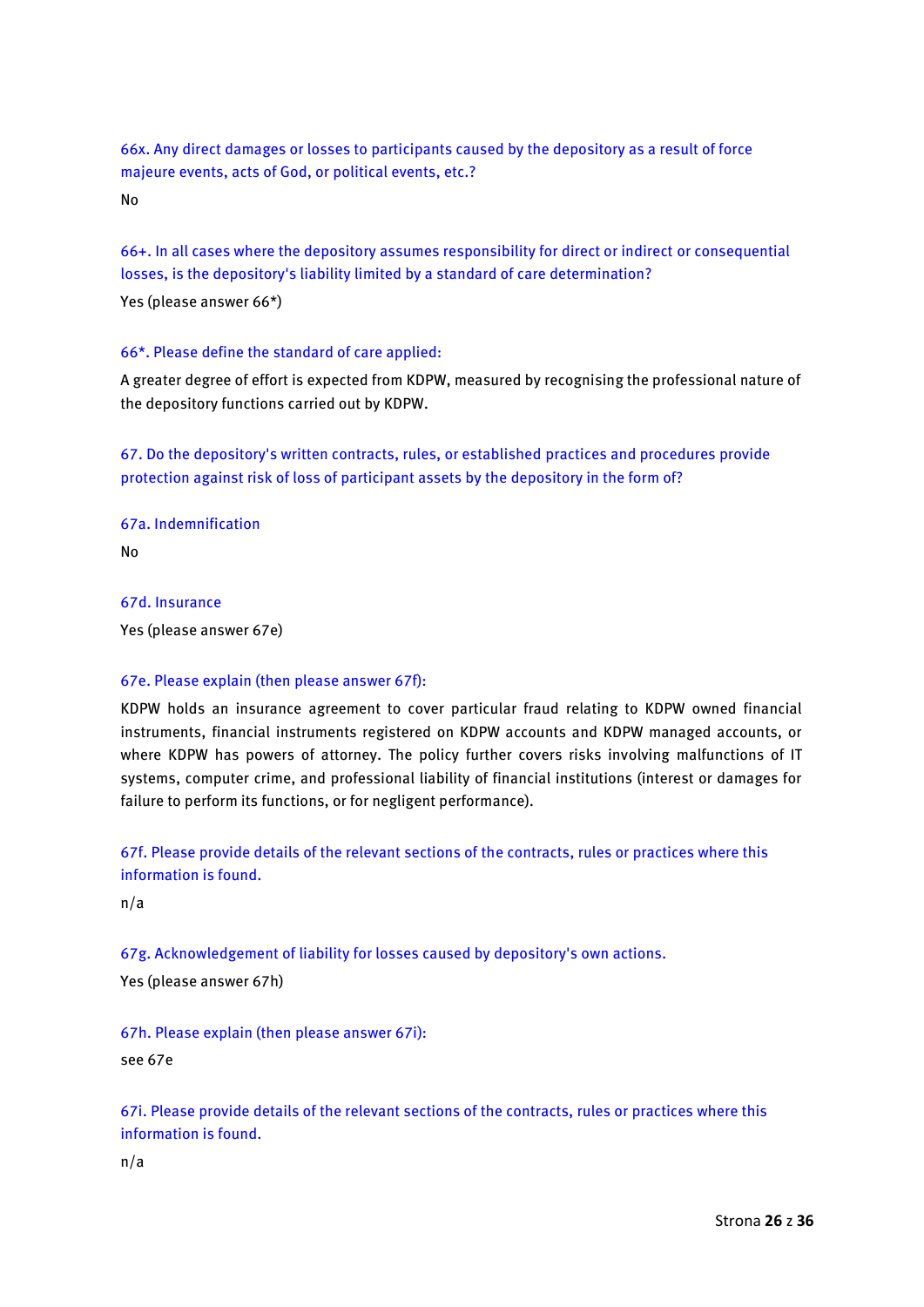#### 67j. Other

Yes (please answer 67k)

### 67k. Please explain (then please answer 67l:

There is no risk of loss of assets registered on KDPW accounts. Rights to securities arise as a result of entries on securities accounts, which are in effect carried out by the participants themselves. The assets of their investors are safeguarded using a compensation scheme, which is administered by KDPW and used to pay compensation to clients in the event of the bankruptcy of a participant or fraudulent dealings by participants.

# 67l. Please provide details of the relevant sections of the contracts, rules or practices where this information is found.

Compensation Scheme Regulation, art. 132-146 of the Trading in Financial Instruments Act, Rules of Operation of the Compensation Scheme

#### 68. Is the depository immune from legal action in its own jurisdiction?

Other (please answer 68a)

### 68a. If other, please explain:

According to the article 6 pt 4 of the Bankruptcy and Restitution Law the legal entity which have been established on the basis of the provisions of a Parliament Act cannot be declared bankrupt. The Depository is such a legal entity.

### Security Control

69. How do participants receive information (view actual settlement of trades, movement of securities on their accounts, etc.) and see the status of their accounts? (Choose all that apply.)

By direct electronic link, Other (please answer 69a)

### 69a. Please explain:

Participants can use the messaging communication system ESDI (Electronic System of the Information Distribution) or ESDK (Electronic System of the Messages Distribution), which in an appropriate hardware configurations has the function of direct electronic link. KDPW is going (in 1Q 2014) to replace ESDI by a new kind of channel available for participants ESDI/Web in 1Q 2014.

# 70. Do participants have access to affect their holdings, including confirming and affirming trades, movement of securities on their accounts, etc.?

Yes (please answer 70a)

### 70a. How is access given to participants? (Choose all that apply.)

By direct electronic link (please answer 70b), Other (please answer 70c)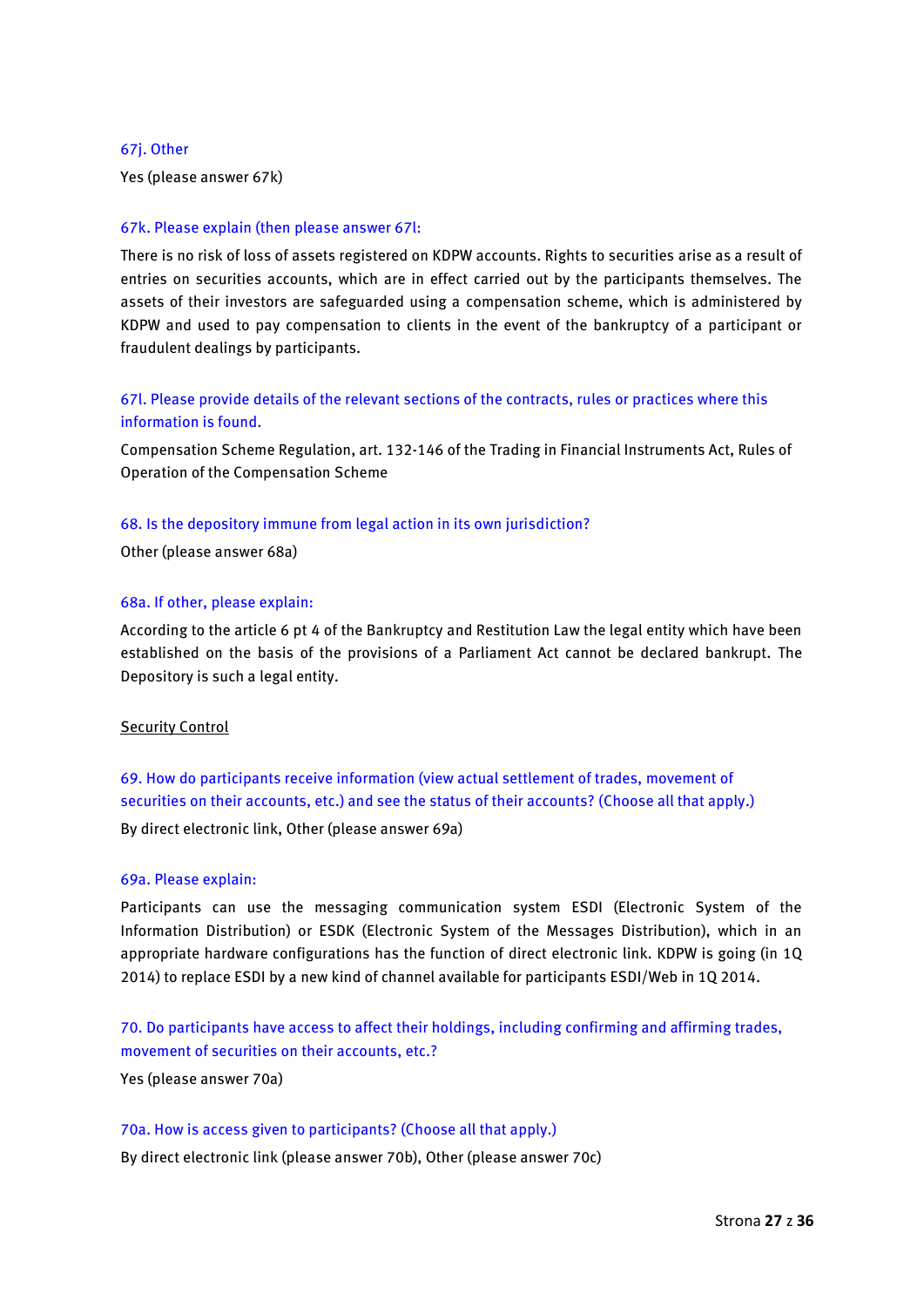### 70b. Please select type of electronic link:

Secured, leased, dedicated telephone line, Internet

## 70c. Please explain:

Participants can use the messaging communication system (KDPW Data Exchange System): ESDI (Electronic System of the Information Distribution) or ESDK (Electronic System of the Messages Distribution), which in an appropriate hardware configurations has the function of direct electronic link.

## 71. Regarding data security:

## 71a. Are passwords used by participants to access their accounts?

Yes, Other (please answer 71b)

## 71b. If other, please explain:

Participants have access to the Electronic System of the Information Distribution (ESDI) or Electronic System of the Messages Distribution (ESDK). Data security is based mainly on cryptography (data encipherment), however user passwords are also used for email account access.

### 71c. Does each user have a unique user ID?

Yes

71e. Are passwords regularly changed? Other (please answer 71g)

## 71g. If other, please explain:

Individual cryptographic keys are changed once a year. There is no need to change user passwords.

### 71h. Is there a user lock-out after a pre-set number of unsuccessful User ID attempts?

No

# 72. Does the depository communicate with other market entities such as stock exchanges, payment systems, clearing houses, etc., by secured linkages?

Yes (please answer 72a)

# 72a. Please explain:

KDPW\_CCP, Warsaw Stock Exchange, National Bank of Poland, Polish Financial Supervision Authority, BondSpot S.A., Warsaw Commodity Clearing House

# 73. How does the depository communicate with other market entities?

73a. Stock Exchanges (Choose all that apply.)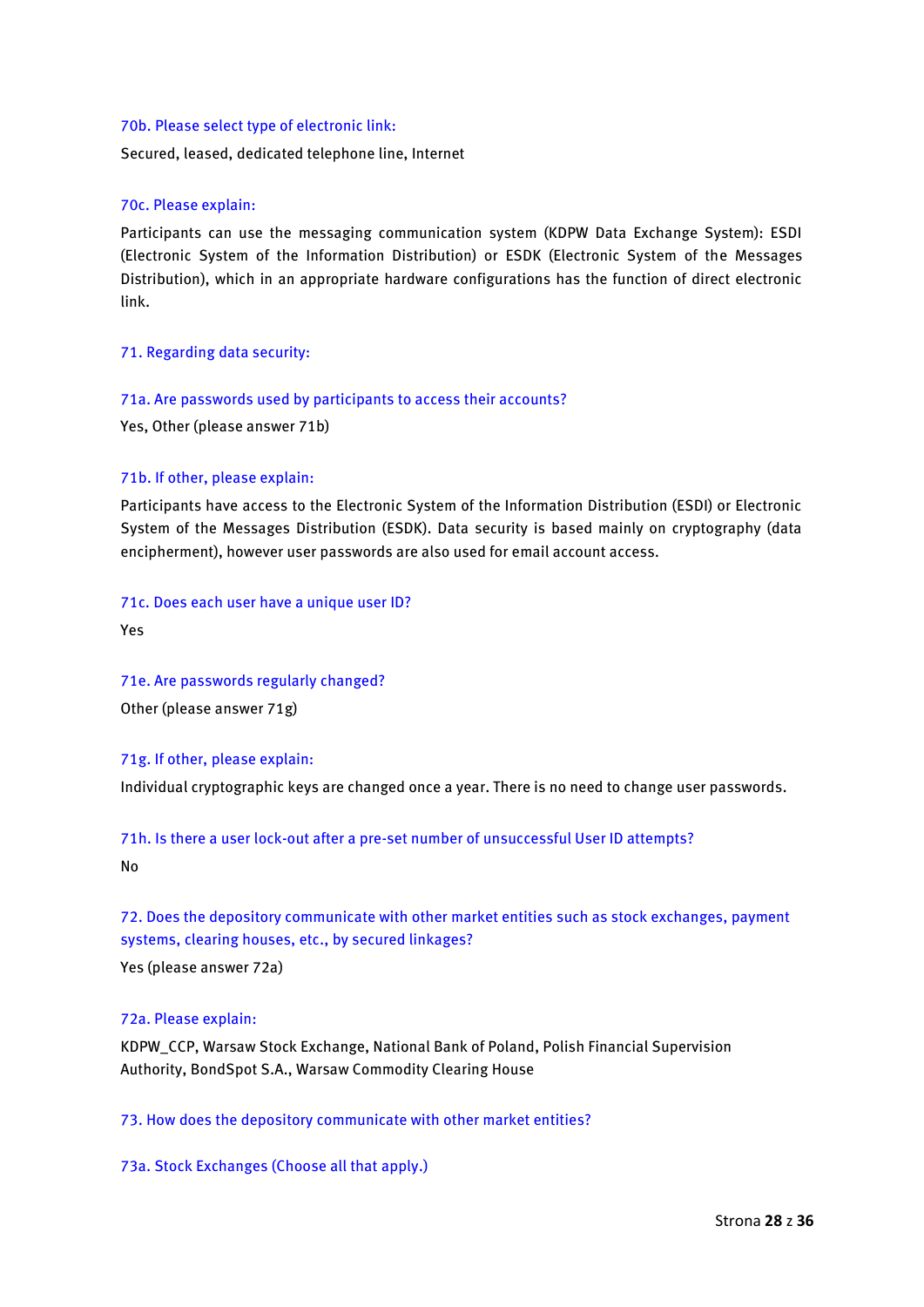### Internet

73b. Payment Systems (Choose all that apply.) Secured, leased, dedicated telephone line

73c. Clearing Houses (Choose all that apply.) Secured, leased, dedicated telephone line

73d. Registrars (Choose all that apply.) Not applicable

74. How is access to the physical building controlled? (Choose all that apply.) By guards, By electronic keys/personal ID card, By alarm system

75. What are the vault security procedures for the safekeeping of physical paper? (Choose all that apply.)

Not applicable; no vault is maintained

Participant Default Protections Resulting from a Participant Failure

76. If a participant defaults, how is the loss covered? (Choose all that apply?) Other (please answer 76d)

### 76d. Please explain:

The KDPW\_CCP guaranty fund covers the loss. The clearing functions and the management of the guarantee fund have been moved from the depository to KDPW\_CCP (central counterparty) on 1 July 2011. Maintenance margins, basic and additional contributions to the relevant parts of the guarantee fund and the CCP's own capital are dedicated for guarantee purposes. Activation of the guarantee mechanism takes place in the case of insolvency of a clearing member when KDPW\_CCP becomes the party to the transaction instead of the failed clearing member. The capital of the CCP, which amounts PLN 200 million (around USD 64 million) could be used to cover a default of a participant if the margins and the guarantee fund would not be sufficient.

77. During the past three years, has there been a situation where a participant defaulted which resulted in a significant loss?

No

78. Does the depository have a guaranty fund independent of stock exchange or other market guarantees?

Other (please answer 78l)

78d. How is the fund financed? (Choose one.)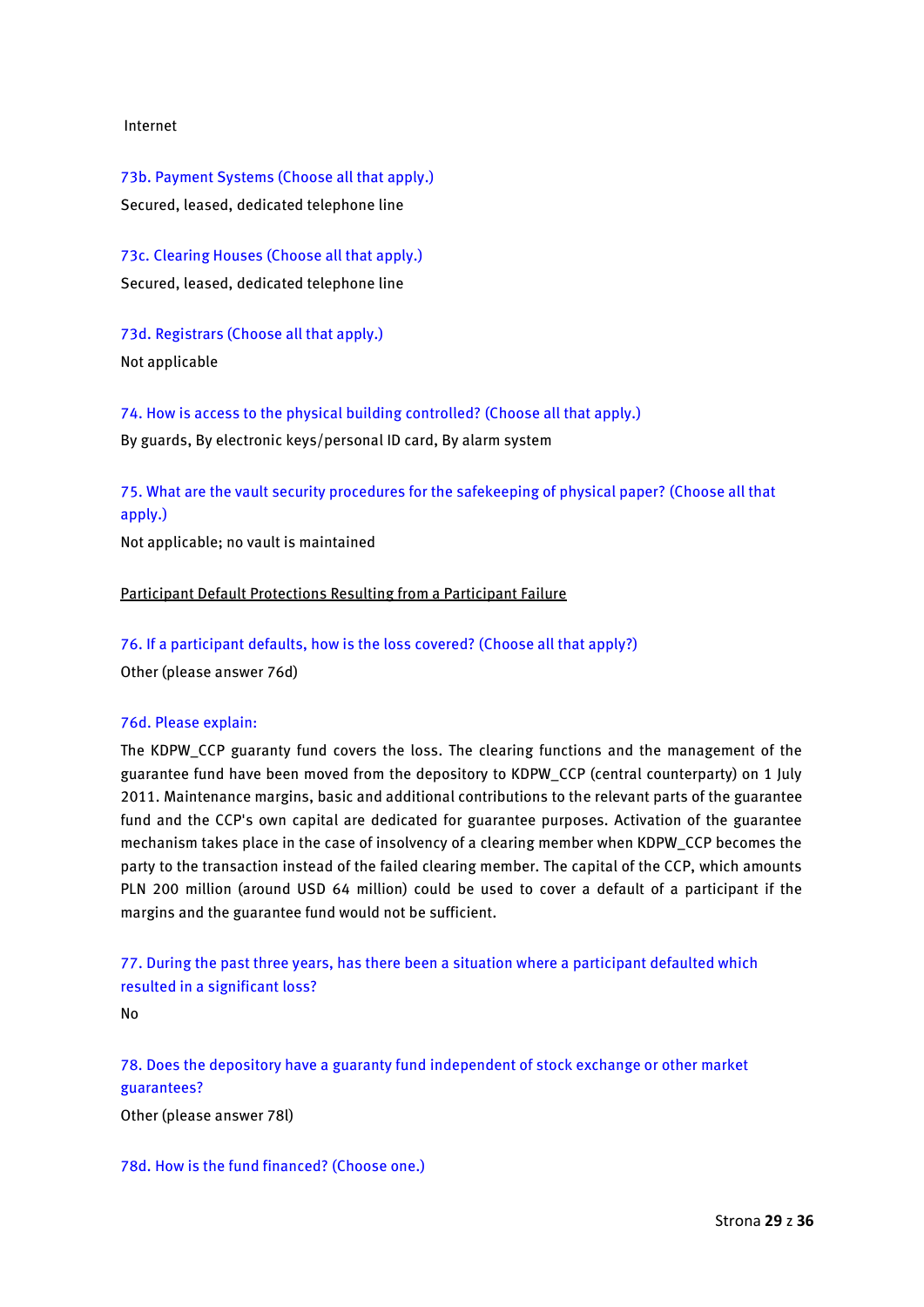#### Contributions from participants (please answer 78f)

#### 78f. If so, what is the amount or percentage per participant?

The basis used in determining the total size of the fund and the contributions of participants with the status of clearing member is the level of risk exposure, or open risk. Open risk is the difference between the value of the maintenance margin, calculated according to the value of stress-test parameters for positions at the end of day, and the value of the actual maintenance margin posted by the participant. The size of the fund is determined using the maximum value of open risk of all participants and limited by the minimum and maximum levels adopted by KDPW\_CCP. Contribution payment amounts are determined proportionally to the value of open risk exposure for each clearing member. KDPW\_CCP has a guaranty fund independent of stock exchange or other market guarantees. The size of the guarantee fund for the end of September 2013: Stock Exchange Transactions and BondSpot (regulated market) - PLN 292 million/ EUR 93.7 million/ USD 69.2 million - Alternative Trading System BondSpot - PLN 0.96 million/ EUR 0.23 million/ USD 0.31 million,- Alternative Trading System GPW - PLN 1.15 million/ EUR 0.27 million/ USD 0.37 million (exchange rates at the end of the September 2013: USD/PLN – 3.12; EUR/PLN – 4.22)

#### 78h. Who is covered by the fund? (Choose all that apply.)

Other (please answer 78i)

78i. If other, please explain:

clearing members

78j. When is the guaranty fund used? (Choose all that apply.)

Other (please answer 78k)

#### 78k. If other, please explain:

When clearing member defaults

#### 78l. If other, please explain:

The guaranty fund covers the regulated and alternative markets transactions.

# 79. Does the depository have forms of oversight management for assessing and monitoring of the following? (Choose all that apply.)

Participant eligibility requirements, Participant volumes, Settlement controls that minimize or eliminate the risk of default by a participant (please answer 79d)

#### 79d. What type or types of settlement controls (Choose all that apply.)

Simultaneous DVP (please answer 79g)

## 79g. Please explain:

Settlement of securities is effected after the confirmation of cash settlement in the central bank.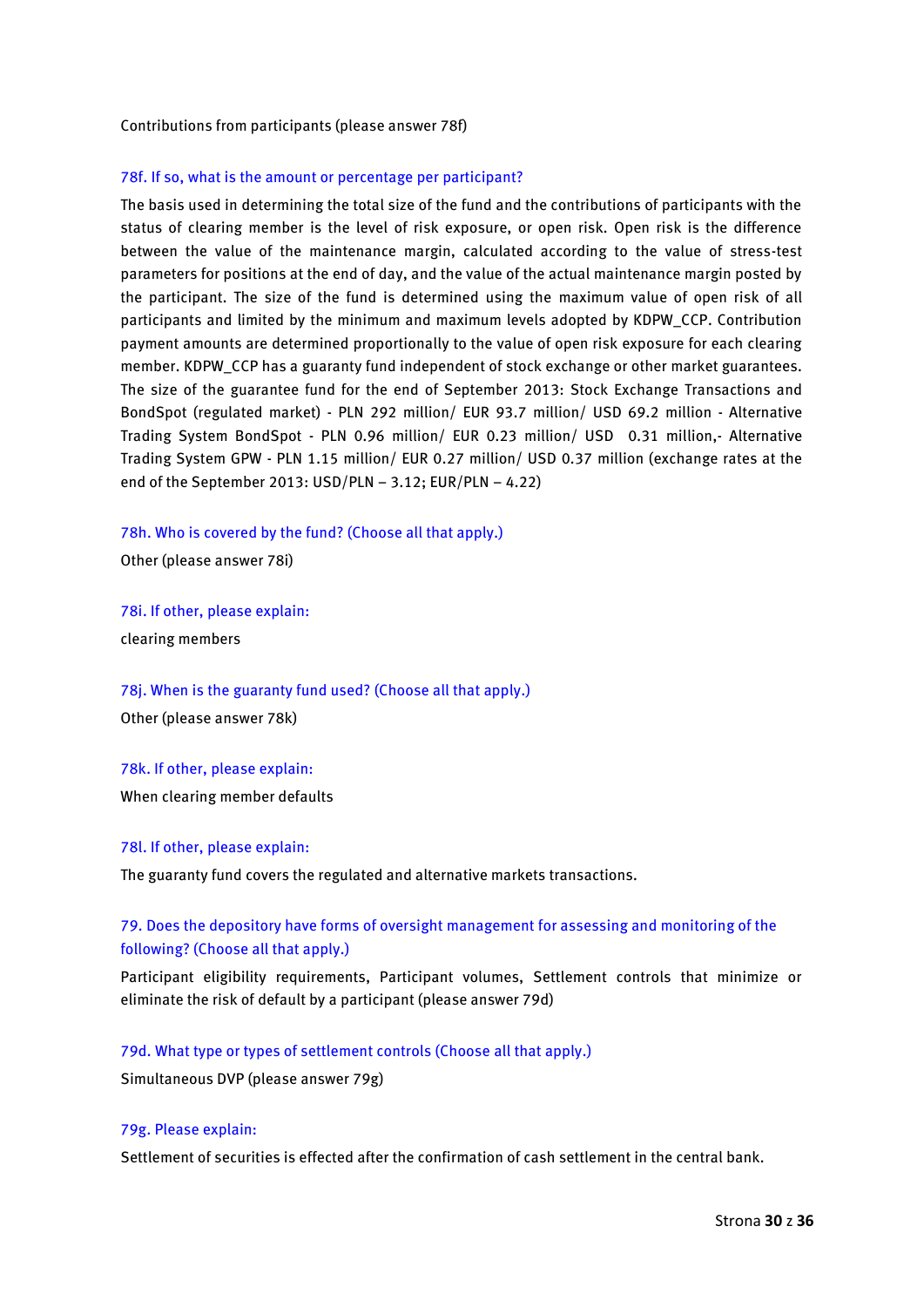80. Does the stock exchange have default protections that extend to the depository, such as the following? (Choose all that apply.)

Other (please answer 80a)

#### 80a. Please explain:

KDPW\_CCP maintains a guarantee fund for stock exchange and the alternative trading platform transactions (excluding block trade transactions)

#### BUSINESS RECOVERY PLAN

*This section is intended to identify key aspects of the depository's Business Recovery Plan (BRP), including testing requirements and past results, expected recovery time periods, and the independent review and validation (if any) of the BRP.*

#### 81. Do you have a formal business recovery plan?

Yes (please answer 81a)

#### 81a. Does your Business Recovery Plan include: (Choose all that apply.)

Back-up of all computer files, Off-site data storage, Back-up files stored and locked, Off-site operations facility, Other (please answer 81h)

81b. Please identify both the frequency and the last date of testing for the following third party:

#### Depository participants/members

at last once a year; the last date of testing: 26.05.2012

81c. Please identify both the frequency and the last date of testing for the following third party:

#### Stock exchange

at last once a year; the last date of testing: 26.05.2012

81d. Please identify both the frequency and the last date of testing for the following third party:

#### Central bank

at last once a year; the last date of testing: 26.05.2012

81e. Please identify both the frequency and the last date of testing for the following third party:

### Local brokers

at last once a year; the last date of testing: 26.05.2012

81f. Please identify both the frequency and the last date of testing for the following third party: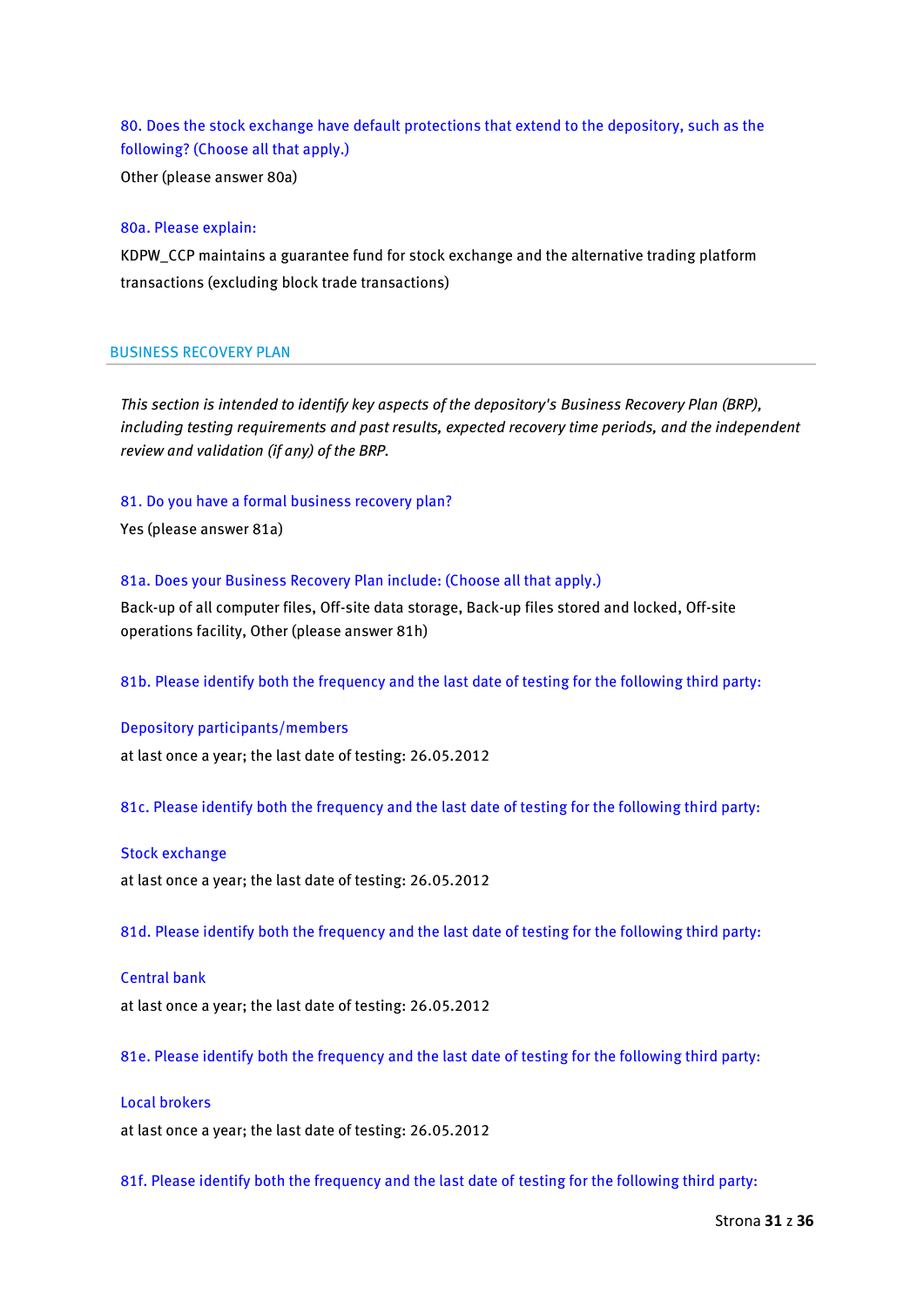Any other third party

81h. If other, please explain: On line data replication

82. How quickly can the main system be reactivated in the event of an outage? (Choose one.) 1 - 4 hours

83. If a back-up system exists, how quickly can the back-up system be activated in the event of the main system failing? (Choose one.)

1 - 4 hours

84. Will the depository publicly announce any system interruption? Yes (please answer 84a)

84a. To whom will the depository disclose any system interruptions? (Choose all that apply.) To the depository regulators, To all direct participants, Other (please answer 84d)

## 84d. Please explain:

In case of cash settlement disruption - National Bank of Poland. Pension funds and pension societies

84e. How will the depository disclose any system interruptions? (Choose all that apply.) By e-mail, By telephone, Other (please answer 84f)

## 84f. Please explain:

Electronic System of the Information Distribution (ESDI), ESDK (Electronic System of the Messages Distribution), fax

85. In the past three years, has it been necessary to activate the recovery plan in a live situation? No

85b. How much time was needed to recover and restore business to normal operations? (Choose one.)

## PERFORMANCE, INSURANCE, AND LOSS

*This section is intended to identify the level of insurance maintained by the depository, and the extent to which coverage would extend to financial loss incurred by participants and their clients, including but not limited to losses resulting from operating performance, security breaches, and employee negligence or misconduct.*

86. Has there been any material loss by the depository during the past three years?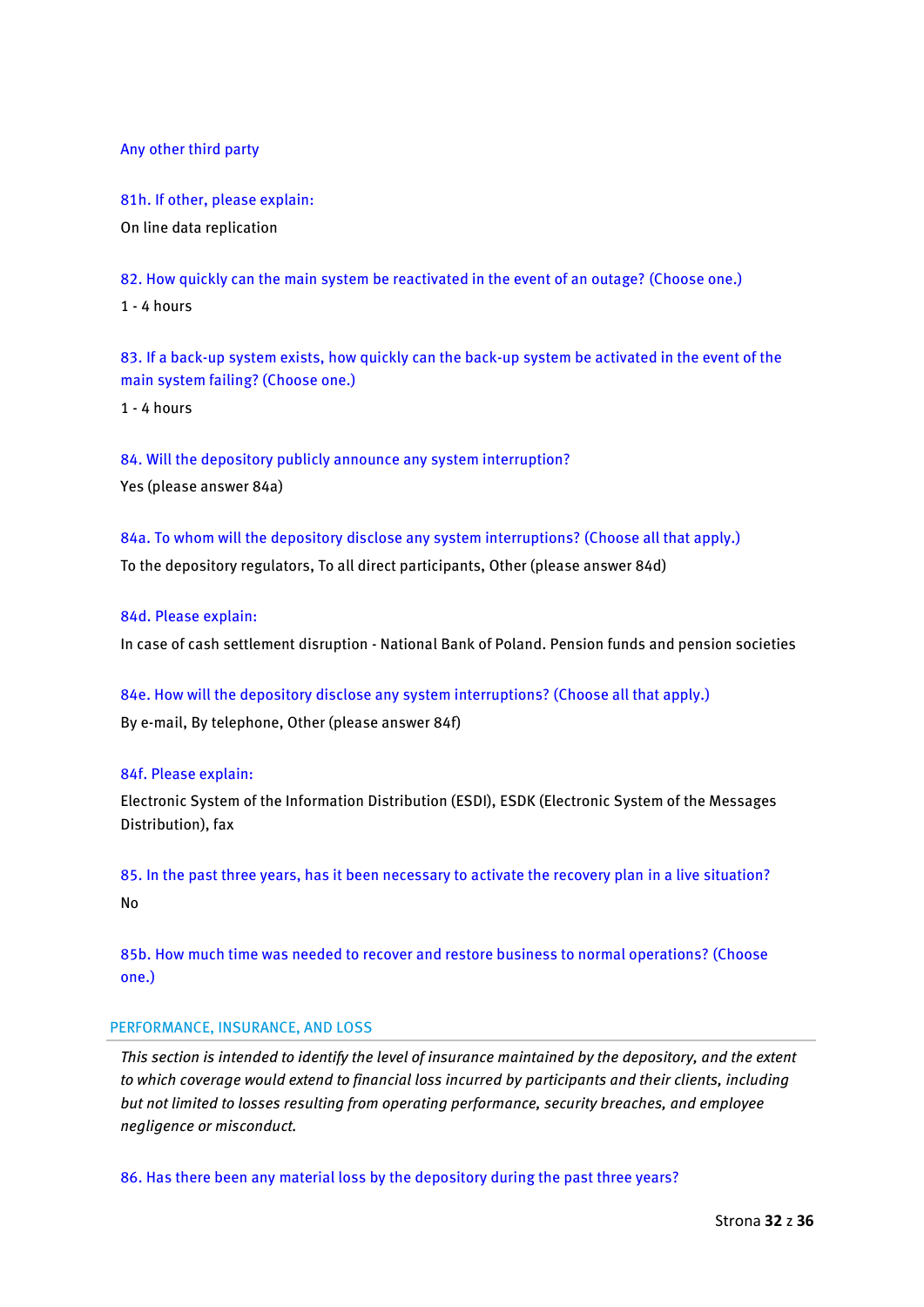# 87. Has the depository been subject to any litigation involving a participant during the past three years?

No, Other (please answer 87b)

## 87b. If other, please explain:

KDPW has not been subject to litigation by participants – however is subject to litigation involving clients of its former participant (a brokerage house) as a consequence of the participant's bankruptcy and related process of cash compensation distribution to investors. Assets for investor compensation are paid from the Investor Compensation Fund which is managed and controlled by KDPW, however the litigation process does not have any influence on the business activities of the depository. Investor claims might only have an effect on the assets of the Fund.

88. Has the depository realized revenues sufficient to cover expenses during the past three years? (Choose one.)

Yes for all three years

89. Does the depository maintain a reserve for operating losses?

No

90. Has the regulatory body with oversight responsibility for the depository issued public notice that the depository is not in current compliance with any capital, solvency, insurance or similar financial strength requirements imposed by such regulatory body?

No

90b. In the case of such a notice having been issued, has such notice been withdrawn, or, has the remedy of such noncompliance been publicly announced by the depository? Other (please answer 90e)

90e. If other, please explain: Not applicable

91. Does the depository have insurance to cover losses in the event of Default on settlement commitments by the depository or a participant? No

92. Does the depository have Fidelity insurance (that is, insurance to cover loss of securities or money resulting, for example, from acts such as forgery, theft, fraud and/or employee dishonesty)? Yes (please answer 92a)

92a. What is the amount of the coverage?

No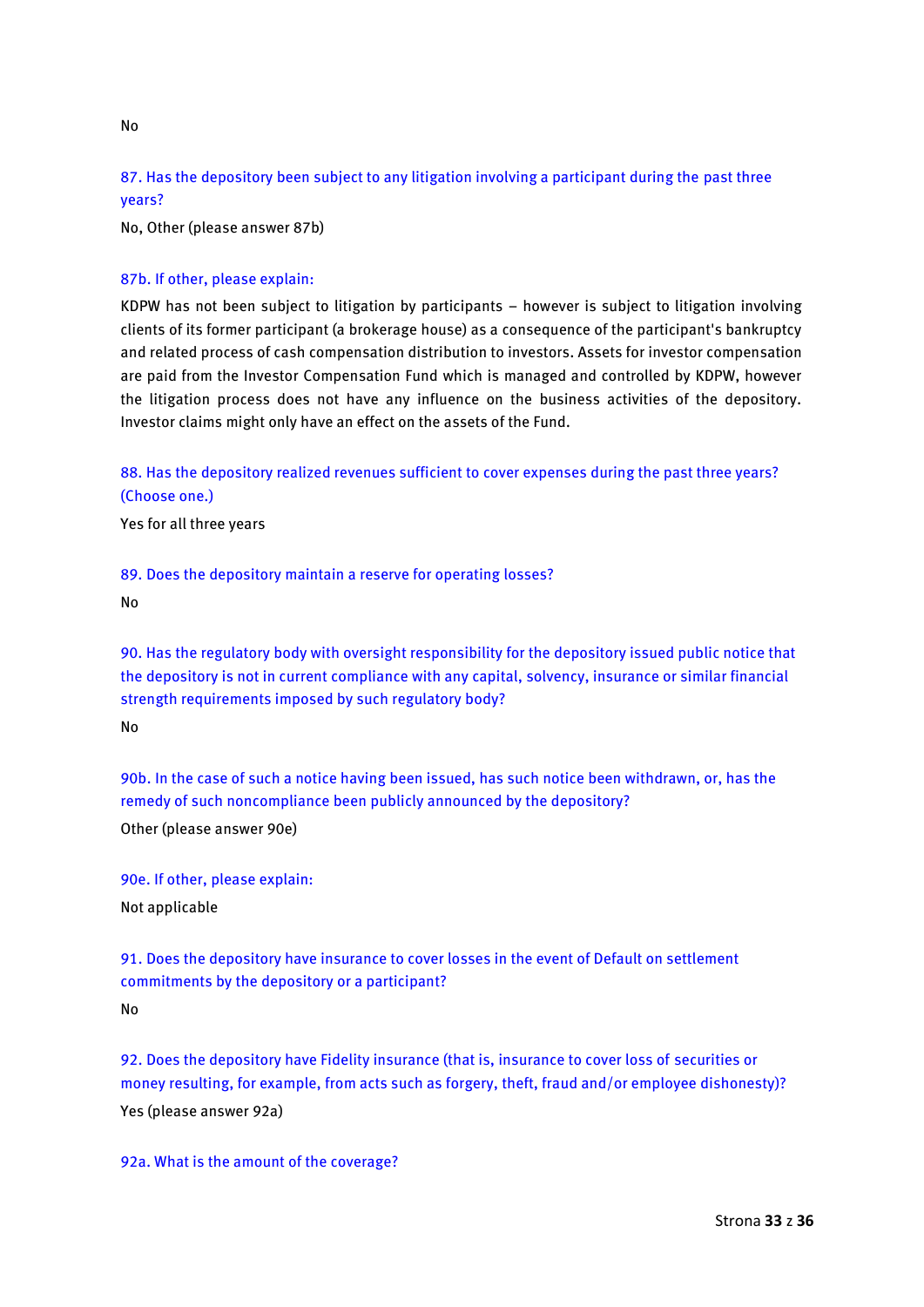100 mln PLN (32.08 mln USD – USD/PLN – 3.12 the exchange rate at the end of the September 2013)

92b. What is the amount of the deductible?

100 000 PLN (32 082 USD – USD/PLN – 3.12 the exchange rate at the end of the September 2013)

93. Does the depository have insurance for Operational Errors?

Yes (please answer 93a)

93a. What is the amount of the coverage? 100 mln PLN (32.08 mln USD – USD/PLN – 3.12 the exchange rate at the end of the September 2013)

93b. What is the amount of the deductible? 100 000 PLN (32 082 USD – USD/PLN – 3.12 the exchange rate at the end of the September 2013)

94. Does the depository have Errors and Omissions insurance? Yes (please answer 94a)

94a. What is the amount of the coverage? 100 mln PLN (32.08 mln USD – USD/PLN – 3,12 the exchange rate at the end of the September 2013)

94b. What is the amount of the deductible? 100 000 PLN (32 082 USD – USD/PLN – 3,12 the exchange rate at the end of the September 2013)

95. Does the depository have insurance for the Premises? Yes (please answer 95a), Other (please answer 95c)

95a. What is the amount of the coverage?

95b. What is the amount of the deductible?

95c. If other, please explain:

-

-

The Depository has insurance for the disaster recovery site. The owner of the main premises building (Stock Exchange Centre S.A.)has the insurance for the building. KDPW has 21% stake in The Stock Exchange Centre S.A.

96. Does the depository have any other insurance?

Yes (please answer 96a)

96a. If so, what is it for?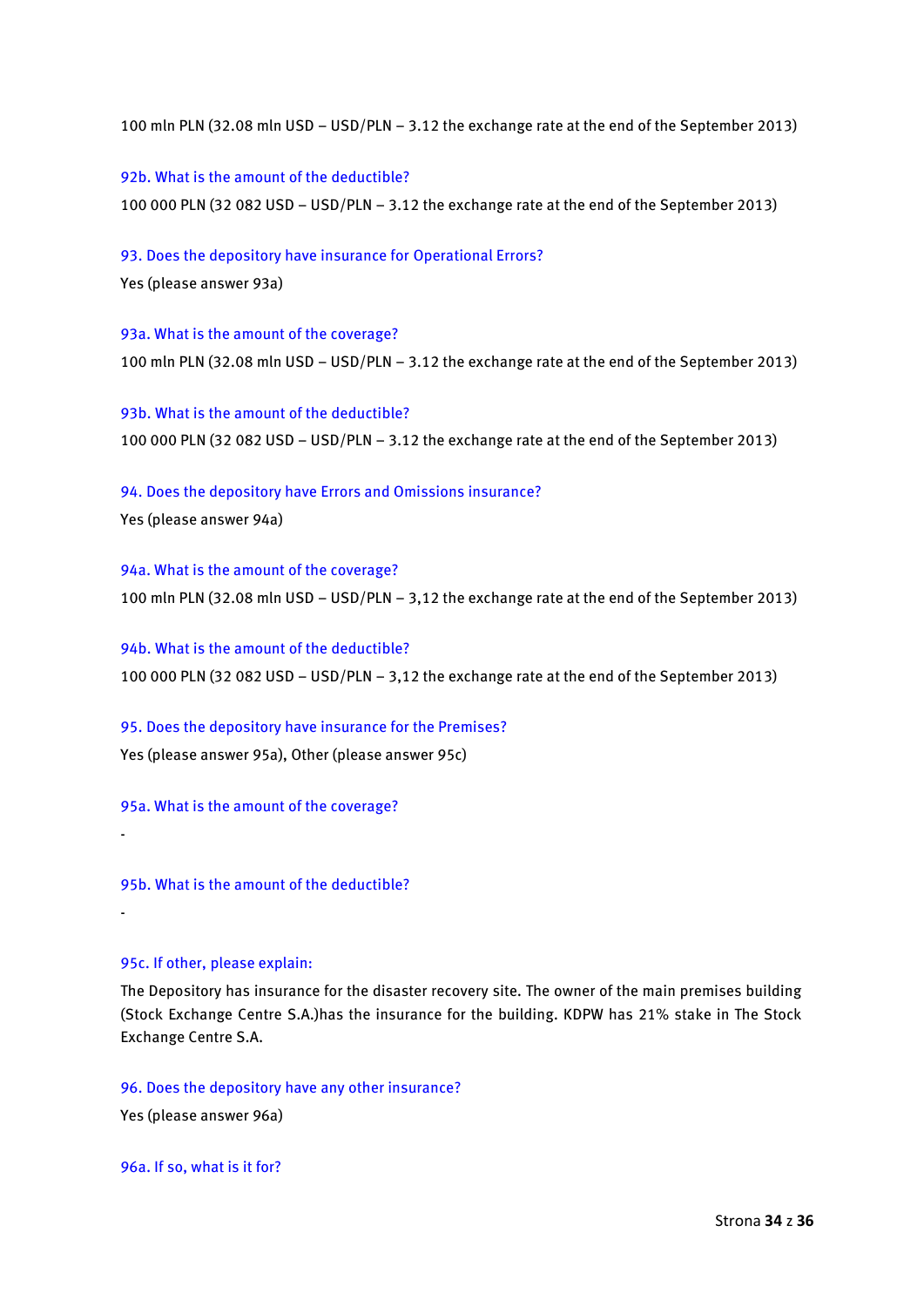There is an insurance for fire and other events, such as break-ins and theft, robbery and destruction, for all risks relating to fittings and portable equipment (laptop computers, portable telephones), property insurance in transit in Polish territory, civil liability as a result of managing offices.

96b. What is the amount of the coverage? Full property insurance - reproduction value.

96c. What is the amount of the deductible?

-

-

97. Who is the insurance carrier? If more than one insurance carrier, please list each carrier here and provide your responses to questions 97a and 97b in corresponding order. TUiR Warta S.A., Chartis Europe - Insurance companies

97a. Who is the insurance carrier's parent company, if applicable? (If inapplicable, simply type n/a.) n/a

97b. What is the term of the policy?

97c. Who does the insurance cover? (Choose all that apply.) Depository, Other (please answer 97d)

97d. If other, please identify: KDPW\_CCP (its subsidiary)

98. If you feel that you would like to provide additional details on any of the given answers, feel free to provide any additional comments here (maximum of 5,000 characters) or prepare an additional document identifying the question(s) you are commenting on and upload the document under 98a:

98a. Upload document here:

### PUBLIC AVAILABILITY

99. The AGC encourages respondents/depositories to make their answers to this questionnaire publicly available. Will you be making your response publicly available? (For additional guidance, please review the help feature to this question.)

Yes (please answer 99a)

99a. If yes, how will you be making it publicly available: (Choose all that apply.) Web site (please answer 99b)